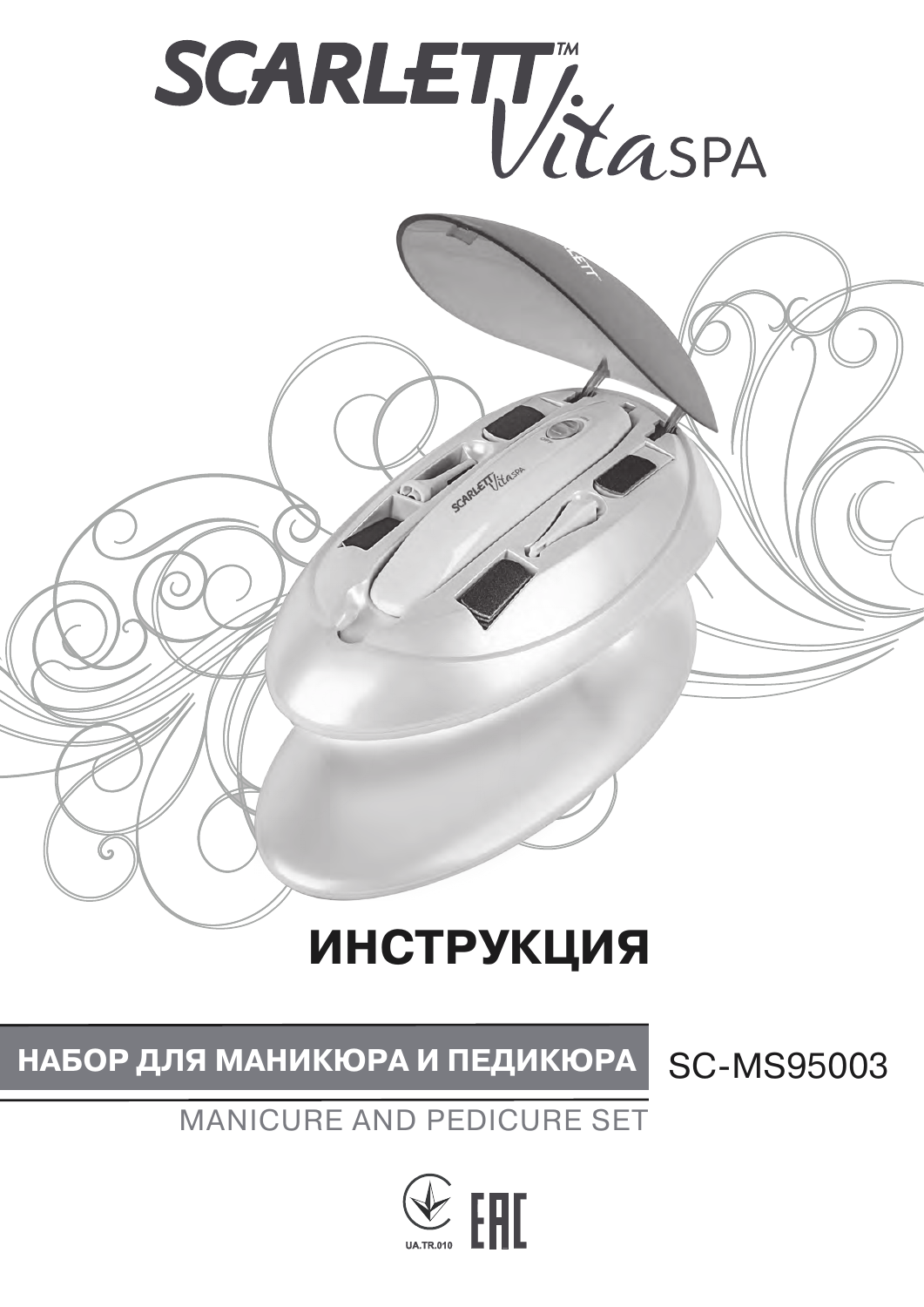## **INSTRUCTION MANUAL РУКОВОДСТВО ПО ЭКСПЛУАТАЦИИ ІНСТРУКЦІЯ З ЕКСПЛУАТАЦІЇ ПАЙДАЛАНУ ЖӨНІНДЕГІ НҰСҚАУЛЫҚ**

| <b>GB</b>      |  |
|----------------|--|
| <b>RUS</b>     |  |
| <b>UA</b>      |  |
| <b>KZ</b>      |  |
| <b>EST</b>     |  |
| LV             |  |
| LT.            |  |
| H <sub>a</sub> |  |
| <b>RO</b>      |  |
| <b>PL</b>      |  |
|                |  |



- 1. Lid
- 2. Base
- 3. ON/OFF Button
- 4. Adapter Socket
- 5. Power Adapter
- 6. UV Bulb, 9 W
- 7. Motor Unit
- 8. Selector
- 9. Professional coarse abrasive attachment for manicure and pedicure (5 spare labels included).
- 10. Professional fine abrasive attachment for manicure and pedicure (5 spare labels included).
- 11. Professional polishing attachment (10 spare labels included).
- 12. Cuticle Stick
- 13. Battery Compartment
- 14. 2 Batteries, type AAA, 1.5V (not included)

### **GB DESCRIPTION RUS УСТРОЙСТВО ИЗДЕЛИЯ**

- 1. Крышка
- 2. База
- 3. Кнопка вкл./выкл.
- 4. Гнездо для подключения адаптера
- 5. Сетевой адаптер
- 6. Ультрафиолетовая лампа 9W
- 7. Моторная часть
- 
- 8. Выключатель<br>9. Профессиона 9. Профессиональная насадка для маникюра и педикюра с крупным абразивом (5 запасных наклеек в комплекте)
- 10. Профессиональная насадка для маникюра и педикюра с мелким абразивом (5 запасных наклеек в комплекте)
- 11. Профессиональная насадка для шлифовки (10 запасных наклеек в комплекте)
- 12. Палочка для кутикулы
- 13. Отсек для батареек
- 14. 2 Батарейки 1.5 V AAA ( не включены в комплект)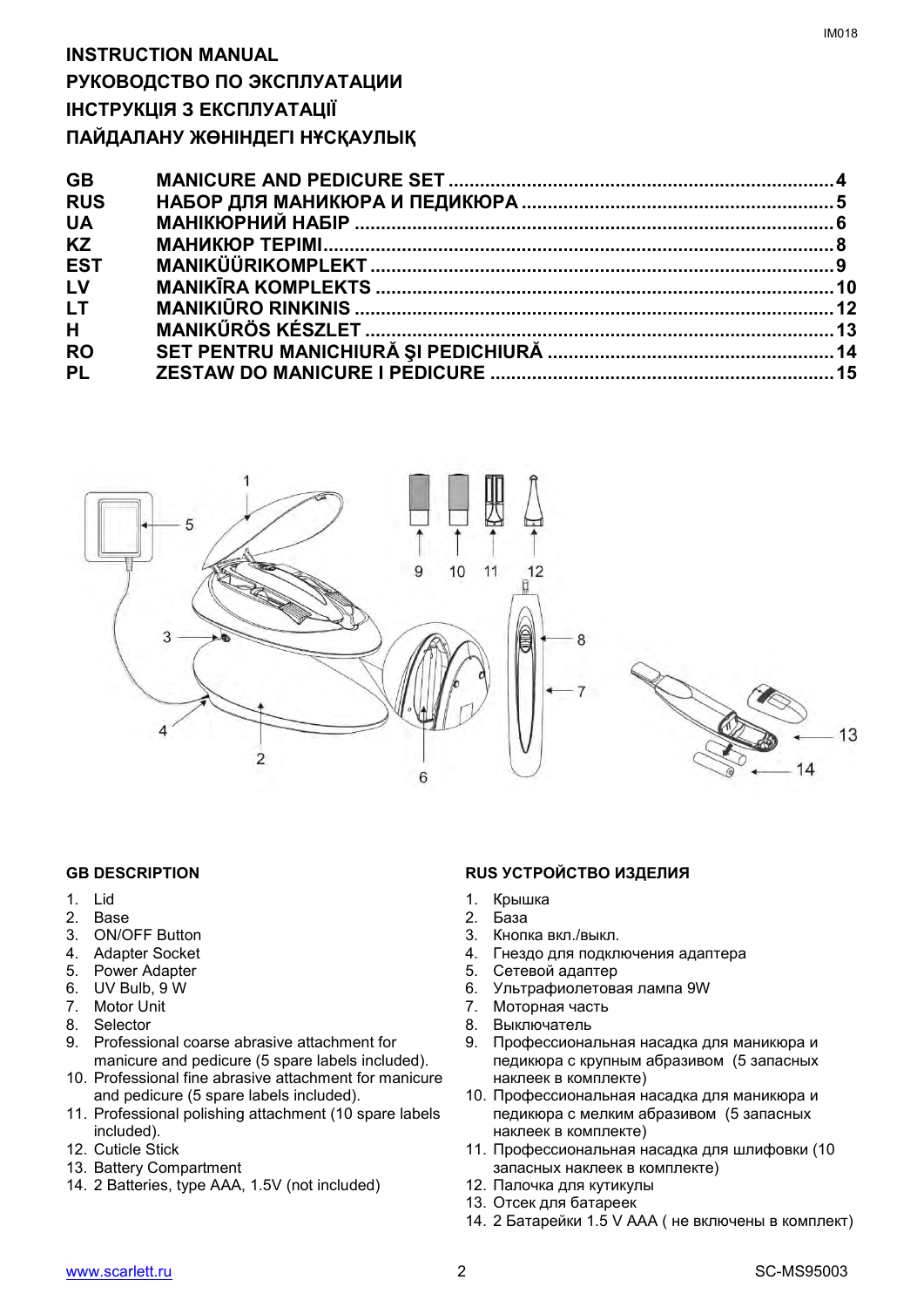- 1. Кришка
- 2. База
- 3. Кнопка увімк./вимк.
- 4. Гніздо для увімкнення адаптера
- 5. Мережевий адаптер
- 6. Ультрафіолетова лампа 9 W
- 7. Моторна частина
- 8. Перемикач
- 9. Професіональна насадка для манікюру та педикюру з грубим абразивом (5 запасних наклейок в комплекті)
- 10. Професіональна насадка для манікюру та педикюру з дрібним абразивом (5 запасних наклейок в комплекті)
- 11. Професіональна насадка для шліфовки (10 запасних наклейок в комплекті)
- 12. Паличка для кутикули
- 13. Відсік для батарейок
- 14. 2 Батарейки 1.5V AAA (не входять до комплекту)

### **EST KIRJELDUS LV APRAKSTS**

- 1. Kaas
- 2. Alus
- 3. Sisse-/väljalülitamise (ON/OFF) nupp
- 4. Adapteri pesa
- 5. Vooluadapter
- 6. UV-lamp, 9 W
- 7. Mootoriüksus
- 8. Lüliti
- 9. Professionaalne jämedateraline lihvimistarvik maniküüri ja pediküüri jaoks (kaasas 5 varukatet)
- 10. Professionaalne peeneteraline lihvimistarvik maniküüri ja pediküüri jaoks (kaasas 5 varukatet)
- 11. Professionaalne poleerimistarvik (kaasas 10 varukatet)
- 12. Kutiikuli pulk
- 13. Patareide hoidik
- 14. 2 Patareid, AAA-tüüpi, 1.5V (pole kaasas)

### **LT APRAŠYMAS H LEÍRÁS**

- 1. Dangis
- 2. Bazė
- 3. Įjung. / išjung. mygtukas
- 4. Adapterio prijungimo lizdas
- 5. Maitinimo adapteris
- 6. 9 W ultravioletinė lempa
- 7. Variklio skyrius
- 8. Jungiklis
- 9. Profesionalus stambaus abrazyvo manikiūro ir pedikiūro antgalis (komplekte 5 atsarginiai lipdukai)
- 10. Profesionalus smulkaus abrazyvo manikiūro ir pedikiūro antgalis (komplekte 5 atsarginiai lipdukai)
- 11. Profesionalus šlifavimo antgalis (komplekte 10 atsarginių lipdukų)
- 12. Odelėms skirta lopetėlė
- 13. Baterijų skyrius
- 14. 2 1.5V AAA baterijos (į komplektą neįeina)

### **UA ОПИС KZ СИПАТТАМА**

- 1. Қақпақ
- 2. Тұғыр
- 3. Қосу/өшіру түймешігі
- 4. Адаптерді жалғауға арналған ұя
- 5. Желілік адаптер
- 6. 9 W ультракүлгін шам
- 7. Қозғалтқыш бөлік
- 8. Жылдамдық
- 9. Маникюр мен педикюр жасауға арналған ірі түрпілі кәсіби қондырма (жинаққа 5 қосалқы жапсырма кіреді)
- 10. Маникюр мен педикюр жасауға арналған ұсақ түрпілі кәсіби қондырма (жинаққа 5 қосалқы жапсырма кіреді)
- 11. Ажарлауға арналған кәсіби қондырма (жинаққа 10 қосалқы жапсырма кіреді)
- 12. Кутикулаға арналған таяқшалар
- 13. Батареяларға арналған ұя
- 14. 2 1.5 V AAA батареялар (жинаққа кірмейді)

- 1. Vāks
- 2. Pamatne
- 3. Poga iesl./izsl.
- 4. Ligzda adaptera pieslēgšanai<br>5. Tīkla adapteris
- 5. Tīkla adapteris<br>6. Ultravioletā lam
- 6. Ultravioletā lampa 9 W
- 7. Motora daļa
- 8. Slēdzis
- 9. Profesionāls uzliktnis manikīram un pedikīram ar rupju abrazīvu (5 rezerves uzlīmes komplektā)
- 10. Profesionāls uzliktnis manikīram un pedikīram ar smalku abrazīvu (5 rezerves uzlīmes komplektā)
- 11. Profesionāls uzliktnis slīpēšanai (10 rezerves uzlīmes komplektā)
- 12. Kutikulas irbulītis
- 13. Bateriju nodalījums
- 14. 2 Baterijas 1.5V AAA (neietilpst komplektā)

- 1. Fedél
- 2. Alapegység
- 3. Be-/Kikapcs. gomb
- 4. Adapter-aljzat
- 5. Hálózati adapter
- 6. 9 W -os UV-égő
- 7. Motorház
- 8. Kapcsoló
- 9. Durva szemcsézésű professzionális manikűr- és pedikűrtartozék (a készlet 5 db kiegészítő matricát tartalmaz)
- 10. Finom szemcsézésű professzionális manikűr- és pedikűrtartozék (a készlet 5 db kiegészítő matricát tartalmaz)
- 11. Professzionális finom csiszolórátét (a készlet 10 db kiegészítő matricát tartalmaz)
- 12. Kutikula lapátka
- 13. Elemtároló részleg
- 14. 2 1.5V AAA elem (a készlet nem tartalmaz)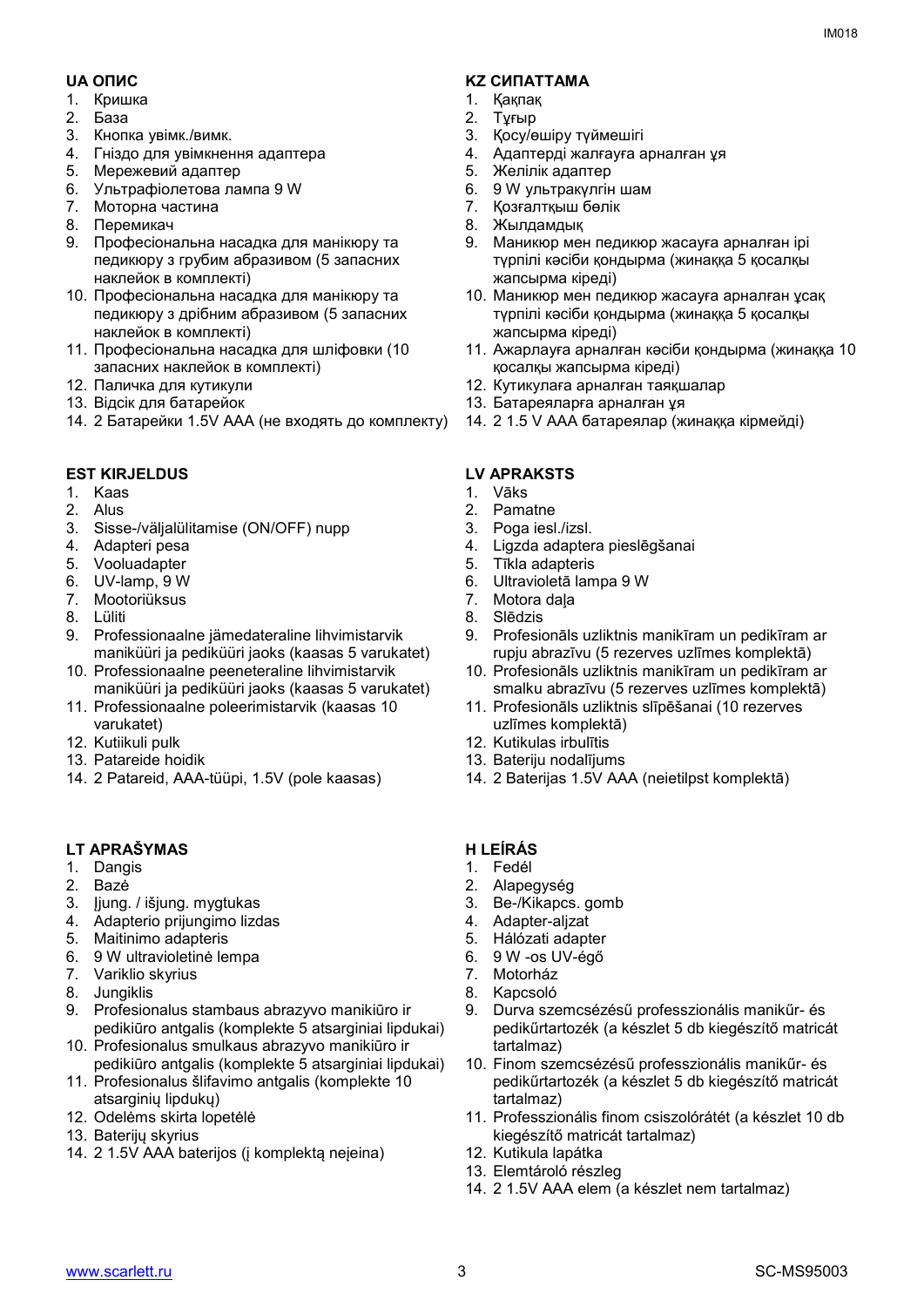### **RO DESCRIEREA APARATULUI PL BUDOWA URZĄDZENIA**

- 1. Capac
- 2. Bază
- 3. Buton conectare/deconectare
- 4. Fantă conectare adaptor
- 5. Adaptor de rețea
- 6. Lampă cu ultraviolet 9W
- 7. Partea cu motor
- 8. Întrerupător
- 9. Accesoriu profesional pentru manichiură și pedichiură cu suprafață abrazivă mășcată (5 etichete de rezervă incluse în set)
- 10. Accesoriu profesional pentru manichiură și pedichiură cu suprafață abrazivă măruntă (5 etichete de rezervă incluse în set)
- 11. Accesoriu profesional de șlefuire (10 etichete de rezervă incluse în set)
- 12. Bastonaș pentru cuticulă
- 13. Compartiment pentru baterii
- 14. 2 baterii 1.5 V AAA (nu sunt incluse în set)

- 1. Pokrywa
- 2. Baza
- 3. Przycisk włącz/wyłącz
- 4. Gniazdo do podłączenia zasilacza
- 5. Zasilacz sieciowy
- 6. Lampa UV 9W
- 7. Część napędowa
- 8. Przełącznik
- 9. Profesjonalna nasadka do manicure i pedicure z grubym ścierniwem (5 zapasowych nalepek w zestawie)
- 10. Profesjonalna nasadka do manicure i pedicure z drobnym ścierniwem (5 zapasowych nalepek w zestawie)
- 11. Profesjonalna nasadka do polerowania (10 zapasowych nalepek w zestawie)
- 12. Patyczek do skórek
- 13. Przedział baterii
- 14. 2 baterie 1.5 V AAA (nie są dołączone do zestawu)

| Питание адаптера AC/DC<br>Напряжение питания AC 220-240V 50Hz 0.4A<br>Выходное напряжение DC 15V === 500mA<br><b>Класс защиты II</b> | 1.2 / 1.4 kg | mm<br>123<br>39 |
|--------------------------------------------------------------------------------------------------------------------------------------|--------------|-----------------|
|--------------------------------------------------------------------------------------------------------------------------------------|--------------|-----------------|

## **GB** INSTRUCTION MANUAL

### **IMPORTANT SAFEGUARDS**

- Please read all instruction manuals before use and save it for future references.
- Before first switching on check that voltage indicated on the rating label corresponds to the mains voltage in your home.
- For home use only. Do not use for industrial purposes.
- Do not use outdoors or in damp area.
- Do not immerse the appliance and cord in water or other liquids.
- Never pull the cord while disconnecting from the power outlet; instead, grasp the plug only and pull to disconnect.
- Do not allow the cord to touch sharp edges and hot surfaces.
- Always unplug appliance from the power supply when not in use.
- The oven should not be operated by persons (including children) with depressed physical, sensory or mental abilities or by persons who do not have the corresponding knowledge and experience if these persons are not supervised or instructed about the use of the oven by another person responsible for their safety.
- Children should be supervised and should not be permitted to play with the oven.
- If the power cord is damaged it should be replaced by the manufacturer or authorized servicing center or qualified professional for safety reasons.
- Do not leave appliance unattended while operating.
- Never carry the appliance and adaptor by the cord.
- Do not attempt to repair, adjust or replace parts in the appliance. Repair the malfunctioning appliance in the nearest service center.
- If the product has been exposed to temperatures below 0ºC for some time it should be kept at room temperature for at least 2 hours before turning it on.
- The manufacturer reserves the right to introduce minor changes into the product design without prior notice, unless such changes influence significantly the product safety, performance, and functions.
- Production date mentioned on the unit and/or on the packing materials and documentations.

### **OPERATION**

- MOTOR UNIT
- Power for the motor unit is supplied from two ААA batteries. Insert the batteries into the motor unit battery compartment, observing polarity. The appliance is now ready for operation.
- Before connecting or disconnecting the attachments, make sure that the appliance is switched off.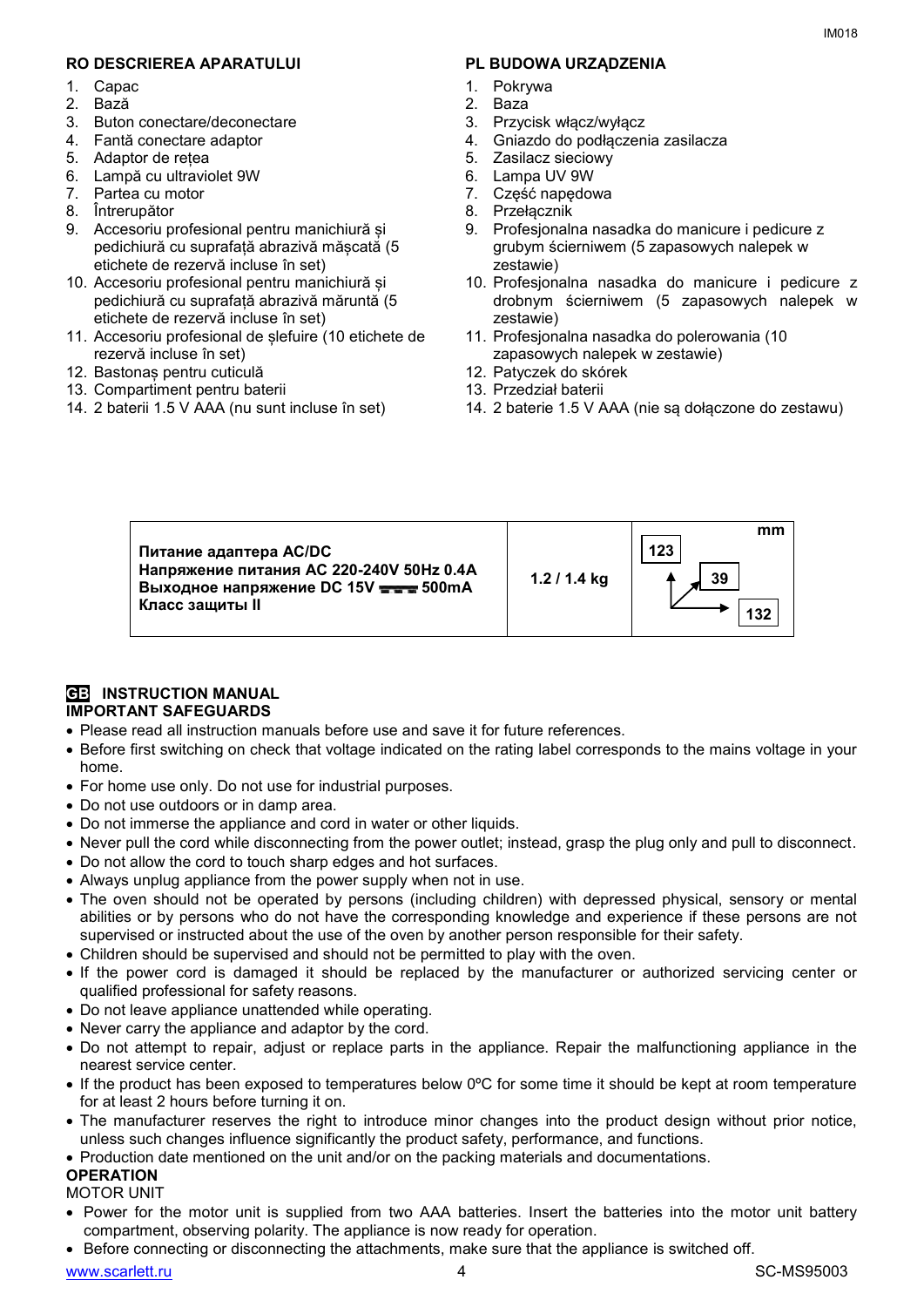To connect the attachment, insert it into the socket. Pull it out of the socket to disconnect.

### ULTRAVIOLET DRYER

- The dryer operates only if the power adapter is connected.
- USE ONLY ADAPRTER SUPPLIED WITH THE APPLIANCE
- Connect the adapter connector to the power socket of the appliance, and insert the power adapter plug into the mains outlet.
- Before initial operation charge the appliance for 30 seconds.
- Press the ON/OFF button to switch the UV bulb on.
- Place your fingers on the base unit to dry the nail lacquer.
- COARSE AND FINE ABRASIVE ATTACHMENTS
- These attachments are used to remove rough skin.
- For extremely rough skin use the coarser attachment. For delicate skin removal use the finer attachment.
- Slightly press the attachment to skin surface and process them, moving the appliance back and forth.

### POLISHING ATTACHMENT

• This attachment is used for polishing nail plates.

### CUTICLE STICK

This stick is used for manual lifting of the cuticle.

ADVICE

- For better performance of the product, do not wet your hands or feet before treatment. Do it once the manicure or pedicure is completed.
- Finish your treatment by soaking hands in warm, soapy water, and then apply hand and nail cream. This will help to keep hands hydrated and protect nails.

### **CLEAN AND CARE**

- Switch off the appliance, unplug from the power supply and allow it to cool fully.
- Wipe over the housing of the appliance with a soft damp cloth.
- Do not use aggressive chemicals or abrasive cleaners.
- The attachments can be cleaned with an alcohol.

### **STORAGE**

- Switch off and unplug the appliance. Ensure the oil heater is completely cool.
- Complete all requirements of chapter CLEAN AND CARE.
- Reel on the power cord.
- Keep the appliance in a dry cool place.
	-
- The symbol on the unit, packing materials and/or documentations means used electrical and electronic units and battery's should not be toss in the garbage with ordinary household garbage. These units should be pass to special receiving point.
- For additional information about actual system of the garbage collection address to the local authority.
- Valid utilization will help to save valuable resources and avoid negative work on the public health and environment which happens with incorrect using garbage.

### **RUS РУКОВОДСТВО ПО ЭКСПЛУАТАЦИИ МЕРЫ БЕЗОПАСНОСТИ**

- Внимательно прочитайте данную инструкцию перед эксплуатацией прибора во избежание поломок при использовании. Неправильное обращение может привести к поломке изделия, нанести материальный ущерб или причинить вред здоровью пользователя.
- Перед первоначальным включением проверьте, соответствуют ли технические характеристики, указанные на изделии, параметрам электросети.
- Использовать только в бытовых целях. Прибор не предназначен для промышленного применения.
- Не использовать вне помещений или в условиях повышенной влажности.
- Не погружайте прибор, шнур питания или базу в воду или другие жидкости. Если это случилось, немедленно отключите устройство от электросети и, прежде чем пользоваться им дальше, проверьте работоспособность и безопасность прибора у квалифицированных специалистов.
- При отключении прибора от сети питания держитесь рукой за вилку, не тяните за шнур питания.
- Следите за тем, чтобы шнур питания не касался острых кромок и горячих поверхностей.
- Всегда отключайте прибор от электросети, если он не используется.
- При повреждении шнура питания его замену, во избежание опасности, должен производить изготовитель или уполномоченный им сервисный центр, или аналогичный квалифицированный персонал.
- Прибор не предназначен для использования лицами (включая детей) с пониженными физическими, чувственными или умственными способностями или при отсутствии у них опыта или знаний, если они не находятся под контролем или не проинструктированы об использовании прибора лицом, ответственным за их безопасность.
- Дети должны находиться под контролем для недопущения игры с прибором.
- Не оставляйте включенный прибор без присмотра.
- Не переносите прибор и адаптер за шнур питания.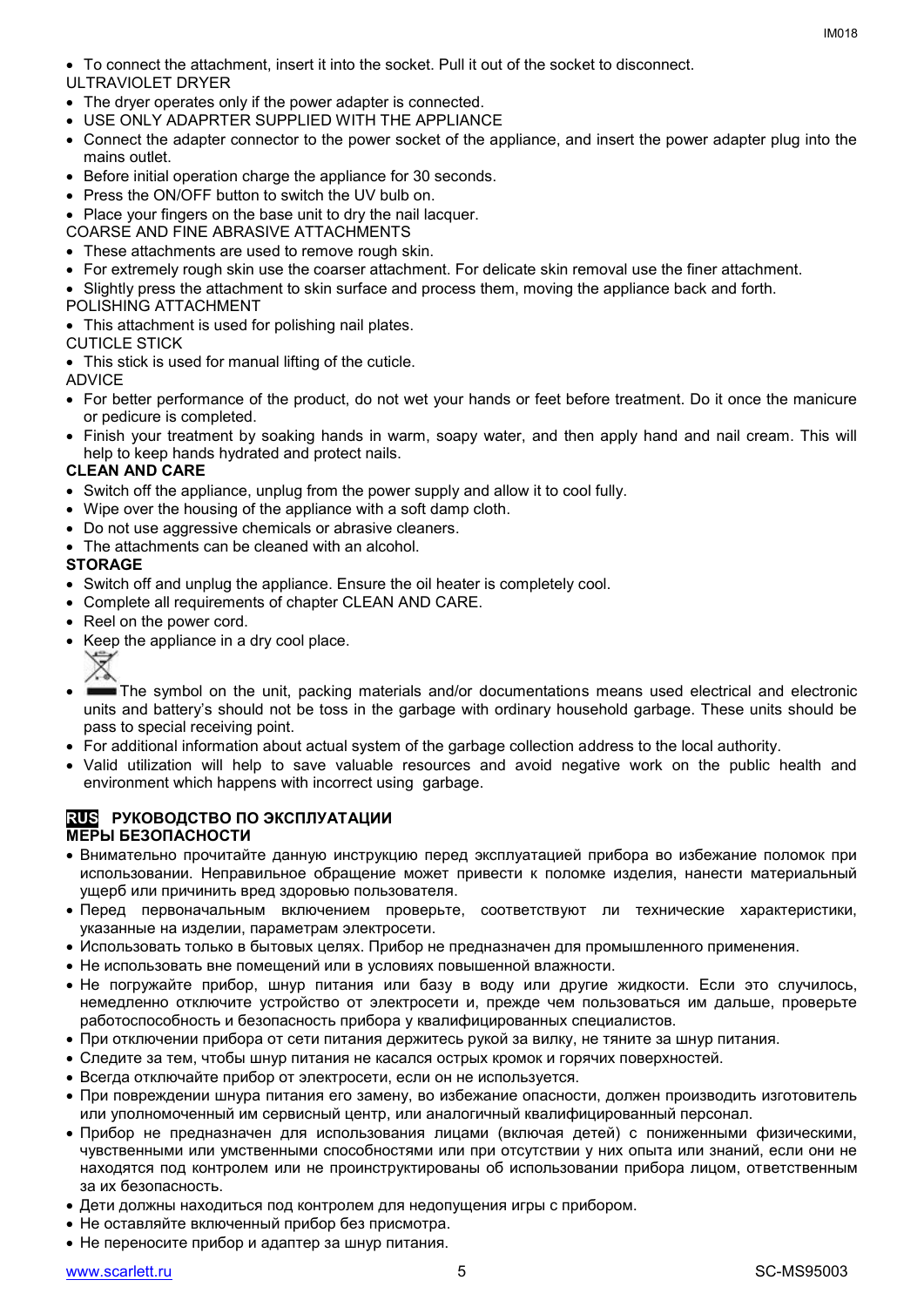- Не пытайтесь самостоятельно ремонтировать прибор или заменять какие-либо детали. При обнаружении неполадок обращайтесь в ближайший Сервисный центр.
- Если изделие некоторое время находилось при температуре ниже 0°С, перед включением его следует выдержать в комнатных условиях не менее 2 часов.
- Производитель оставляет за собой право без дополнительного уведомления вносить незначительные изменения в конструкцию изделия, кардинально не влияющие на его безопасность, работоспособность и функциональность.
- Дата производства указана на изделии и/или на упаковке, а также в сопроводительной документации.

### **РАБОТА**

### МОТОРНАЯ ЧАСТЬ

- Моторная часть работает от двух батареек типа ААA. Соблюдая полярность, установите батарейки в отсек для батареек на моторной части. Прибор готов к работе.
- Перед установкой или извлечением насадок убедитесь, что прибор выключен (выключатель находится в положении "0").
- Чтобы установить насадку, вставьте её в гнездо, а чтобы снять вытащите её.

### УЛЬТРАФИОЛЕТОВАЯ СУШКА

- Сушка работает только от сетевого адаптера
- ИСПОЛЬЗУЙТЕ ТОЛЬКО АДАПТЕР ИЗ КОМПЛЕКТА ДАННОГО НАБОРА.
- Подключите штекер адаптера к гнезду питания прибора и вставьте адаптер в розетку.
- Перед началом работы необходима подзарядка в течение 30 секунд.
- Нажмите кнопку вкл./выкл., при этом загорится ультрафиолетовая лампа.
- Для сушки лака поместите руки на базу.

НАСАДКИ С КРУПНЫМ И МЕЛКИМ АБРАЗИВОМ

- Данные насадки предназначены для удаления огрубевшей кожи.
- Для удаления сильно огрубевшей кожи используйте наиболее шероховатую насадку. Для деликатного удаления огрубевшей кожи поставьте менее шероховатую насадку.
- Слегка прижмите насадку к участкам огрубевшей кожи и обрабатывайте их, перемещая прибор вперёд и назад.

НАСАДКА ДЛЯ ШЛИФОВКИ

Данная насадка используется для полировки ногтевых пластин.

ПАЛОЧКА ДЛЯ КУТИКУЛЫ

Используется для поднятия кутикулы вручную.

РЕКОМЕНДАЦИИ

- Для достижения максимального эффекта при уходе за ногтями предварительно не смачивайте руки и ноги, сделайте это после маникюра/педикюра.
- После маникюра рекомендуется окунуть кисти рук в теплую мыльную воду, после чего обработать их каким-либо увлажняющим средством. Это предохранит ногти от пересушивания и сохранит их здоровыми.

### **ОЧИСТКА И УХОД**

- Перед очисткой отключите прибор от сети питания и дайте ему полностью остыть.
- Протрите внешнюю поверхность корпуса прибора мягкой влажной тканью.
- При очистке изделия не используйте агрессивные химические вещества и абразивные средства.
- Насадки протирайте спиртовым раствором.

### **ХРАНЕНИЕ**

- Перед хранением убедитесь, что прибор отключен от электросети и полностью остыл.
- Выполните требования раздела ОЧИСТКА И УХОД.
- Смотайте шнур питания.
- Храните прибор в сухом прохладном месте.

- Данный символ на изделии, упаковке и/или сопроводительной документации означает, что использованные электрические и электронные изделия и батарейки не должны выбрасываться вместе с обычными бытовыми отходами. Их следует сдавать в специализированные пункты приема.
- Для получения дополнительной информации о существующих системах сбора отходов обратитесь к местным органам власти.
- Правильная утилизация поможет сберечь ценные ресурсы и предотвратить возможное негативное влияние на здоровье людей и состояние окружающей среды, которое может возникнуть в результате неправильного обращения с отходами.

### **UA ІНСТРУКЦІЯ З ЕКСПЛУАТАЦІЇ**

- Шановний покупець! Ми вдячні Вам за придбання продукції торговельної марки SCARLETT та довіру до нашої компанії. SCARLETT гарантує високу якість та надійну роботу своєї продукції за умови дотримання технічних вимог, вказаних в посібнику з експлуатації.
- Термін служби виробу торгової марки SCARLETT у разі експлуатації продукції в межах побутових потреб та дотримання правил користування, наведених в посібнику з експлуатації, складає 2 (два) роки з дня

Ҿ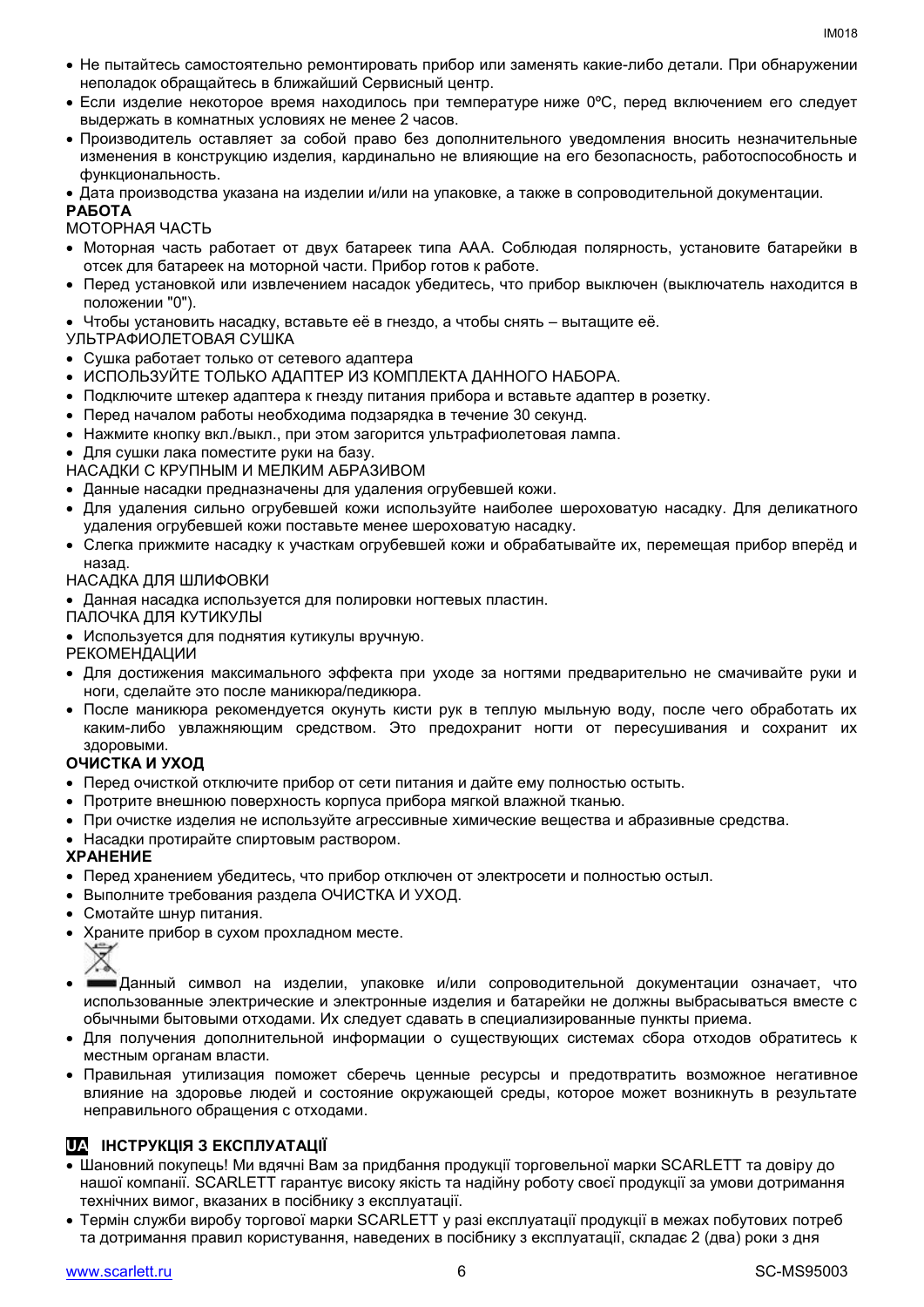передачі виробу користувачеві. Виробник звертає увагу користувачів, що у разі дотримання цих умов, термін служби виробу може значно перевищити вказаний виробником строк.

### **МІРИ БЕЗПЕКИ**

- Уважно прочитайте Інструкцію з експлуатації та зберігайте її як довідковий матеріал. Невірне використання приладу може призвести до його поломки та завдати шкоди користувачеві.
- Перед першим вмиканням перевірте, чи відповідають технічні характеристики виробу, позначені на наліпці, параметрам електромережі.
- Використовувати тільки у побуті, відповідно з вимогами Інструкції з експлуатації. Прилад не призначений для виробничого використання.
- Не використовувати поза приміщеннями та в умовах підвищеної вологості.
- Не занурюйте прилад чи шнур живлення у воду чи інші рідини.
- При відключенні приладу з електромережі тримайтеся рукою за вилку, не тягніть за шнур живлення.
- Стежте за тим, щоби шнур живлення не торкався гострих крайок та гарячих поверхонь.
- Завжди відключайте прилад з мережі перед очищенням, а також якщо він не використовується.
- Прилад не призначений для використання особами (включаючи дітей) зі зниженими фізичними, чуттєвими або розумовими здібностями або у разі відсутності у них опиту або знань, якщо вони не знаходяться під контролем або не проінструктовані про використання приладу особою, що відповідає за їх безпеку.
- Діти повинні знаходитись під контролем, задля недопущення ігор з приладом.
- У разі пошкодження кабелю живлення, його заміну, з метою запобігання небезпеці, повинен виконувати виробник або уповноважений їм сервісний центр, або аналогічний кваліфікований персонал.
- Уважно використовуйте прилад, якщо близько є діти.
- Не залишайте ввімкнений прилад без нагляду.
- Не переносіть прилад та адаптер за шнур живлення.
- У разі пошкодження кабелю живлення, його заміну, з метою запобігання небезпеці, повинен виконувати виробник або уповноважений їм сервісний центр, або аналогічний кваліфікований персонал.
- Обладнання відповідає вимогам Технічного регламенту обмеження використання деяких небезпечних речовин в електричному та електронному обладнанні.
- Якщо виріб деякий час знаходився при температурі нижче 0ºC, перед увімкненням його слід витримати у кімнаті не менше 2 годин.
- Виробник залишає за собою право без додаткового повідомлення вносити незначні зміни до конструкції виробу, що кардинально не впливають на його безпеку, працездатність та функціональність.
- Дата виробництва вказана на виробі та/або на упаковці, а також у супровідній документації.

### **РОБОТА**

### МОТОРНА ЧАСТИНА

- Моторна частина працює від двох батарейок типу ААA. Дотримуючись полярності, встановіть батарейки у відсік для батарейок на моторній частині. Прилад готовий до роботи.
- Перед встановленням або зняттям насадок переконайтеся, що прилад вимкнено.
- Щоб встановити насадку, вставте ї у гніздо, а щоб зняти витягніть її.
- УЛЬТРАФІОЛЕТОВА СУШКА
- Сушка працює лише від мереженого адаптера
- ВИКОРИСТОВУЙТЕ ТІЛЬКИ АДАПТЕР З КОМПЛЕКТУ ЦЬОГО НАБОРУ.
- Увімкніть штекер адаптера у гніздо живлення приладу та вставте адаптер у розетку.
- Перед початком роботи необхідно підзарядити протягом 30 секунд.
- Натисніть кнопку увімк./вимк., при цьому засвітиться ультрафіолетова лампа.
- Для сушки лака покладіть руки на базу.
- НАСАДКИ З ВЕЛИКИМ ТА ДРІБНИМ АБРАЗИВОМ
- Ці насадки призначені для видалення згрубілої шкіри.
- Для видалення сильно згрубілої шкіри використовуйте найбільш шорстку насадку. Для делікатного видалення згрубілої шкіри поставте менш шорстку насадку.
- Злегка притисніть насадку до ділянок згрубілої шкіри та обробляйте їх, рухаючи прилад вперед та назад. НАСАДКА ДЛЯ ШЛІФОВКИ

Ця насадка використовується для полірування нігтьових пластин.

### ПАЛИЧКА ДЛЯ КУТИКУЛИ

- Використовується для підняття кутикули вручну.
- РЕКОМЕНДАЦІЇ
- Для досягнення максимального ефекту при догляді за нігтями попередньо не змочувайте руки і ноги, зробіть це після манікюру/педікюру.
- Після манікюру рекомендується занурити кисті рук в теплу мильну воду, після чого опрацювати їх будьяким зволожуючим засобом. Це застереже нігти від пересушування і заховає їх здоровими.

### **ЧИСТКА TA ДОГЛЯД**

- Перед чисткою вимкніть прилад з мережи і дайте йому цілком остигнути.
- Протріть зовнішню поверхню корпуса приладу м'якою вологою тканиною.
- При чистці виробу не використовуйте агресивних хімічних речовин і абразивних засобів.
- Насадки протріть спиртовим розчином.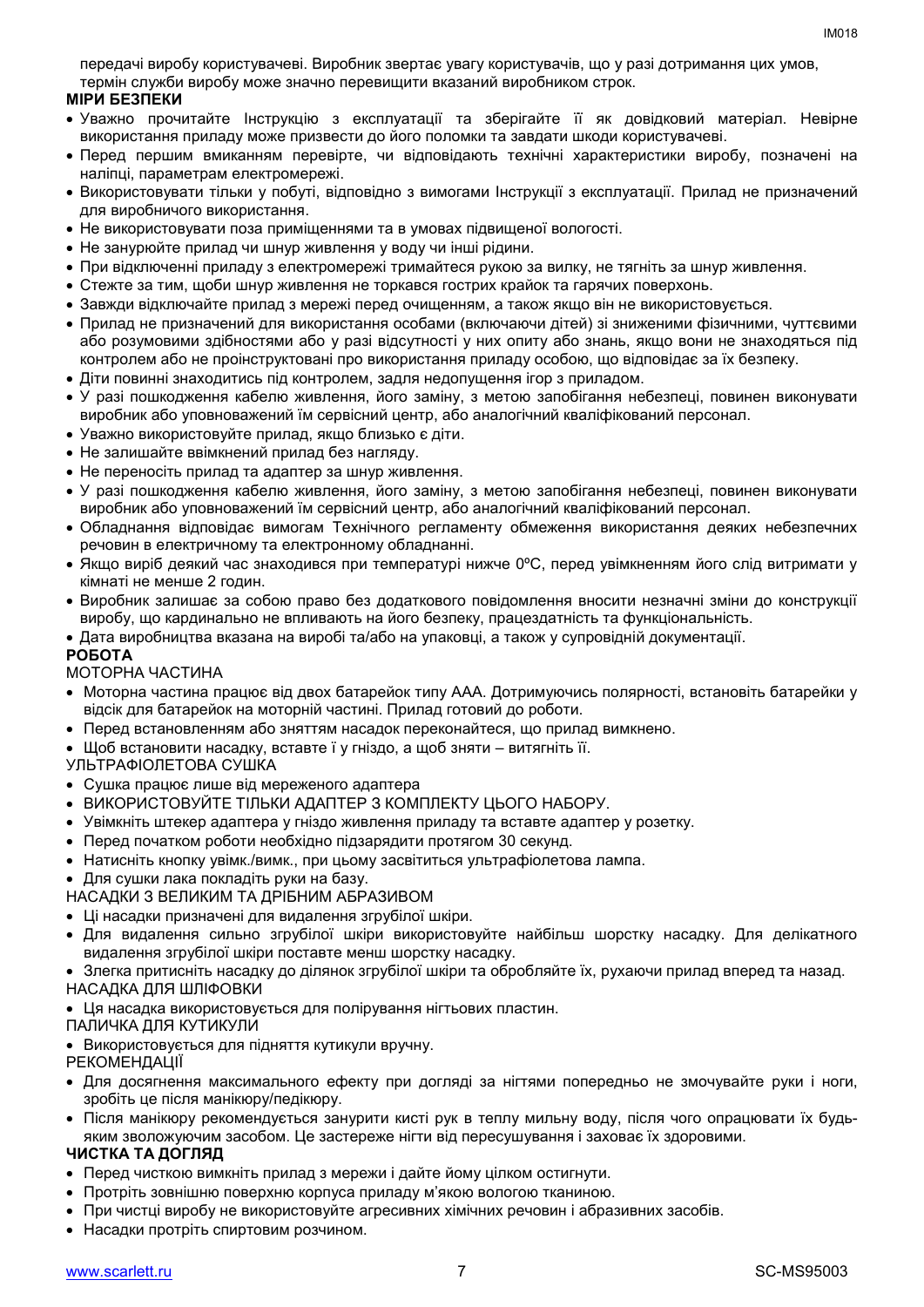### **ЗБЕРІГАННЯ**

- Перед зберіганням переконайтесь, що прилад вимкнений з електромережі і цілком остигнув.
- Виконайте вимоги розділу ЧИСТКА І ДОГЛЯД.
- Змотайте електрошнур.
- Храніть прилад в сухому прохолодному місці.



Цей символ на виробі, упаковці та/або в супровідній документації означає, що електричні та електронні вироби, а також батарейки, що були використані, не повинні викидатися разом із звичайними побутовими відходами. Їх потрібно здавати до спеціалізованих пунктів прийому.

Для отримання додаткової інформації щодо існуючих систем збору відходів зверніться до місцевих органів влади.

Належна утилізація допоможе зберегти цінні ресурси та запобігти можливому негативному впливу на здоров'я людей і стан навколишнього середовища, який може виникнути в результаті неправильного поводження з відходами.

### **KZ ПАЙДАЛАНУ ЖӨНІНДЕГІ НҰСҚАУЛЫҚ**

- Құрметті сатып алушы! SCARLETT сауда таңбасының өнімін сатып алғаныңыз үшін және біздің компанияға сенім артқаныңыз үшін Сізге алғыс айтамыз. Іске пайдалану нұсқаулығында суреттелген техникалық талаптар орындалған жағдайда, SCARLETT компаниясы өзінің өнімдерінің жоғары сапасы мен сенімді жұмысына кепілдік береді.
- SCARLETT сауда таңбасының бұйымын тұрмыстық мұқтаждар шеңберінде пайдаланған және іске пайдалану нұсқаулығында келтірілген пайдалану ережелерін ұстанған кезде, бұйымның қызмет мерзімі бұйым тұтынушыға табыс етілген күннен бастап 2 (екі) жылды құрайды. Аталған шарттар орындалған жағдайда, бұйымның қызмет мерзімі өндіруші көрсеткен мерзімнен айтарлықтай асуы мүмкін екеніне өндіруші тұтынушылардың назарын аударады.

### **ҚАУІПСІЗДІК ШАРАЛАРЫ**

- Аспапты пайдалану алдында оның зақымдалу жағдайын болдырмау үшін осы нұсқауды ықыласпен оқып шығыңыз. Дұрыс пайдаланбаған кезде аспаптың бұзылу жағдайына әкеліп, тұтынушы денсаулығына зиян келтіріп, материалдық залал келтіру мүмкін.
- Алғашқы қосудың алдында жапсырмадағы аспаптың техникалық сипаттамалары электр желісінде белгіленген параметрлерге сәйкес болғанын тексеріңіз.
- Осы Пайдалану нұсқауына сәйкес тек қана тұрмыстық мақсаттарда қолданылады. Аспап өнеркәсіпте қолдануға арналмаған.
- Бөлмелерден тыс немесе ылғалды орындарда пайдаланбаңыз.
- Аспапты және қоректену баусымын суға немесе басқа сұйықтықтарға түсірмеңіз.
- Аспапты қоректену желісінен ағытқан кезде қоректену баусымынан тартпай, ашаны ұстап тартыңыз.
- Қоректену баусымы өткір жиектер мен ыстық үстілерге тигізбеуін қадағалаңыз.
- Егер аспапты пайдаланбасаңыз әрдайым оны желіден ағытып отырыңыз.
- Дене, жүйке не болмаса ақыл-ой кемістігі бар, немесе осы құрылғыны қауіпсіз пайдалану үшін тәжірибесі мен білімі жеткіліксіз адамдардың (соның ішінде балалардың) қауіпсіздігі үшін жауап беретін адам қадағаламаса немесе құрылғыны пайдалану бойынша нұсқау бермесе, олардың бұл құрылғыны қолдануына болмайды.
- Балалар құрылғымен ойнамауы үшін оларды үнемі қадағалап отыру керек.
- Қуат сымы бүлінген жағдайда, қатерден аулақ болу үшін оны ауыстыруды өндіруші немесе ол уәкілеттік берген сервис орталығы немесе соған ұқсас білікті қызметкерлер іске асыруға тиіс.
- Балалар бар жерде аспапты ұқыпты пайдалануды бақылаңыз.
- Аспапты бақылаусыз қалдырмаңыз.
- Аспап пен адаптерді қоректену баусымын ұстап тасымалдамаңыз.
- Құрылғыны өз бетіңізше жөндеуге талпынбаңыз. Олқылықтар пайда болса жақын арадағы сервис орталығына апарыңыз.
- Егер бұйым біршама уақыт 0ºC-тан төмен температурада тұрса, іске қосар алдында оны кем дегенде 2 сағат бөлме температурасында ұстау керек.
- Өндіруші бұйымның қауіпсіздігіне, жұмыс өнімділігі мен жұмыс мүмкіндіктеріне түбегейлі әсер етпейтін болмашы өзгерістерді оның құрылмасына қосымша ескертпестен енгізу құқығын өзінде қалдырады.
- Өндірілген күні өнімде және/немесе қорапта, сондай-ақ қосымша құжаттарда көрсетілген.

### **ЖҰМЫСЫ**

### ҚОЗҒАЛТҚЫШ БӨЛІК

- Қозғалтқыш бөлік ААA тұрпатты екі батареядан жұмыс істейді. Полярлығын сақтай отырып, батареяларды қозғалтқыш бөліктегі батареяларға арналған ұяға орнатыңыз. Аспап жұмысқа дайын.
- Қондырмаларды орнатардан немесе шығарып алардан бұрын аспаптың өшірілгеніне көз жеткізіңіз.
- Қондырғыны орнату үшін оны ұяға қондырыңыз, шығарып алу үшін суырып алыңыз.
- УЛЬТРАКҮЛГІН КЕПТІРГІШ
- Кептіргіш тек желілік адаптерден жұмыс істейді.
- ОСЫ АСПАПТАР ЖИНАҒЫНА КІРЕТІН АДАПТЕРДІ ҒАНА ПАЙДАЛАНУ КЕРЕК.
- www.scarlett.ru 8 and 8 SC-MS95003 Адаптердің істікшесін аспаптың қорек ұясына жалғаңыз да, адаптерді розеткаға сұғыңыз.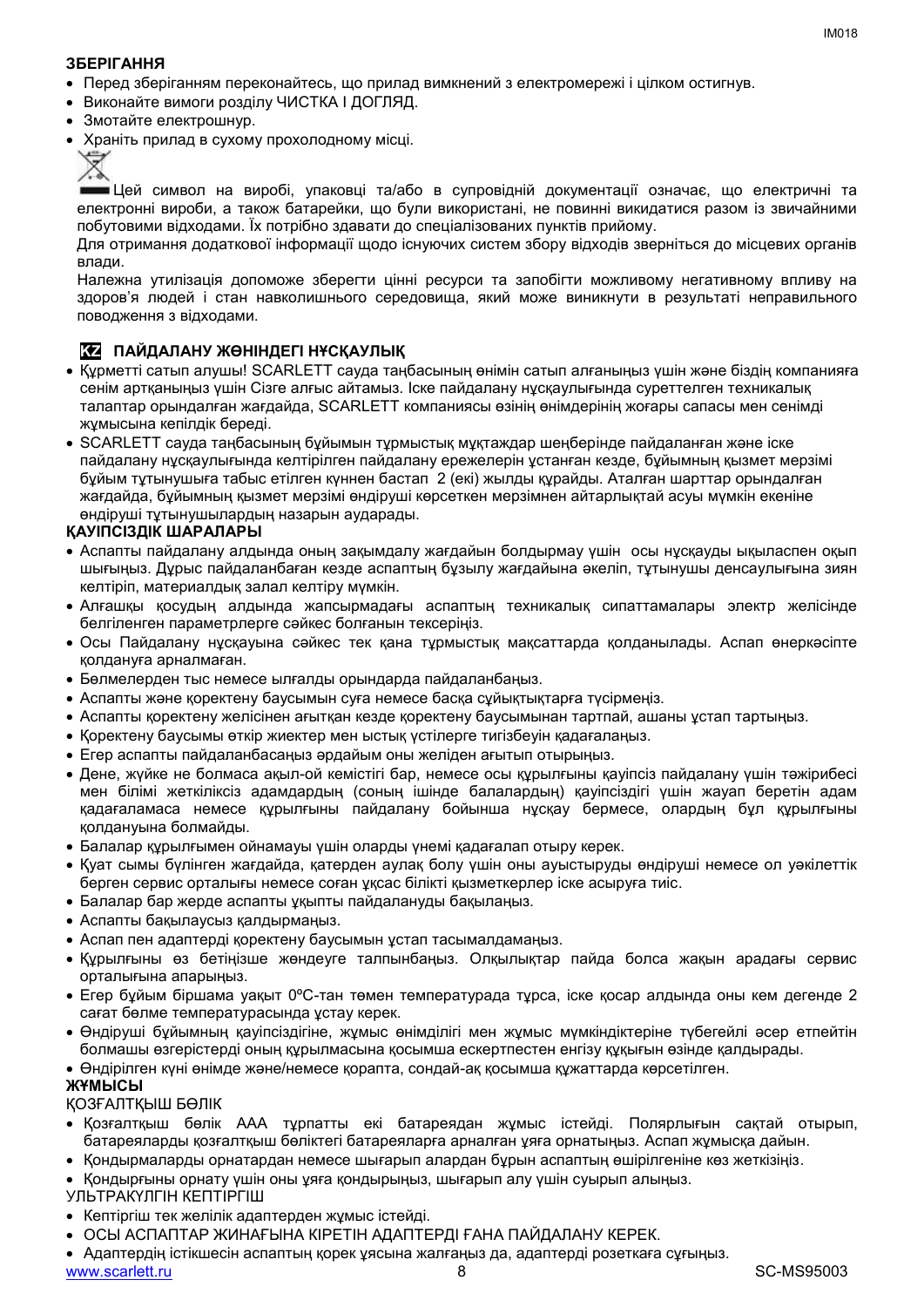- Жұмысты бастар алдында 30 секунд қайта зарядтау қажет.
- Қосу/өшіру түймешігін басыңыз, сол кезде ультракүлгін шам жанады.
- Сырды кептіру үшін қолыңызды тұғырдың ішіне салыңыз.

ІРІ ЖӘНЕ ҰСАҚ ТҮРПІЛІ ҚОНДЫРМАЛАР

- Бұл қондырмалар күстенген теріні кетіруге арналған.
- Қатты күстенген теріні кетіру үшін кедір-бұдыры барынша көп қондырманы пайдаланыңыз. Күстенген теріні абайлап кетіру үшін кедір-бұдыры азырақ қондырманы пайдаланыңыз.
- Қондырманы күстенген терінің бөліктеріне еппен қысыңыз да, аспапты әрі-бері қозғай отырып терінің бөліктерін өңдеңіз.

### АЖАРЛАУҒА АРНАЛҒАН ҚОНДЫРМА

- Бұл қондырма тырнақтың беткі қабатын жылтырату үшін пайдаланылады.
- КУТИКУЛАҒА АРНАЛҒАН ТАЯҚШАЛАР
- Кутикуланы қолмен көтеру үшін пайдаланылады.

### КЕПІЛДЕМЕ

- Тырнақтарды күтуде барынша көп әсер жету үшін, қолдар және аяқтарды алдын ала суламаңыз, бұны маникюрден/ педикюрден кейін істеңіз.
- Маникюрден кейін қолдарды жылы сабын суға малып алу ұсынылады, содан кейін оларды қандай болмасын ылғалдайтын құралмен өңдейді. Бұл тырнақтары кеуіп кетуден қорғайды және оларды сау сақтайды.

### **ТАЗАЛАУ ЖӘНЕ КҮТІМ**

- Тазалаудың алдында электр жүйесінен аспапты сөндіріп тастаңыз да оған толық сууға мұрша беріңіз.
- Жұмсақ дымқыл матамен құралдың тұлғасының сыртқы бетін сүртіңіз.
- Бұйым тазалағанда агрессивті химиялық заттар және қайрақты құралдарды қолданбаңыз.
- Саптамаларды спирттен жасалған ерітіндімен сүртіңіз.

### **САҚТАУ**

- Сақтаудың алдында құрал электр жүйесінен сөндірілгеніне және толық суынғанына көз жеткізіңіз.
- ТАЗАЛАУ және КҮТУ бөлімінің талаптарын орындаңыз.
- Қоректену бауын ораңыз.
- Құралды құрғақ салқын орында сақтаңыз.



- Өнімдегі, қораптағы және/немесе қосымша құжаттағы осындай белгі қолданылған электрлік және электрондық бұйымдар мен батарейкалар кәдімгі тұрмыстық қалдықтармен бірге шығарылмауы керек дегенді білдіреді. Оларды арнайы қабылдау бөлімшелеріне өткізу қажет.
- Қалдықтарды жинау жүйелері туралы қосымша мәліметтер алу үшін жергілікті басқару органдарына хабарласыңыз.
- Қалдықтарды дұрыс кәдеге жарату бағалы ресурстарды сақтауға және қалдықтарды дұрыс шығармау салдарынан адамның денсаулығына және қоршаған ортаға келетін теріс әсерлердің алдын алуға көмектеседі.

## **EST KASUTAMISJUHEND**

### **OHUTUSNÕUANDED**

- Enne seadme kasutuselevõttu tutvuge tähelepanelikult käesoleva juhendiga. Nii väldite võimalikke vigu ja ohte seadme kasutamisel. Väär kasutus võib põhjustada seadme riket, materiaalset kahju, ka seadme kasutaja tervist kahjustada.
- Enne seadme esimest vooluvõrku lülitamist kontrollige, et seadme etiketil osutatud andmed vastaksid kohaliku vooluvõrgu andmetele.
- See seade on mõeldud ainult koduseks kasutamiseks, mitte tööstuslikuks kasutamiseks.
- Ärge kasutage seadet väljas või kõrge niiskuse tingimustes.
- Ärge asetage seadet või toitejuhet vette või teistesse vedelikesse.
- Ärge eemaldage seadet vooluvõrgust juhtmest tõmmates, vaid alati hoidke kinni juhtme otsas olevast pistikust.
- Jälgige seda, et juhe ei puutuks vastu teravaid servi ja kuumi pindu.
- Eemaldage seade vooluvõrgust ajaks, mil seda ei kasutata.
- Seade ei ole ette nähtud kasutamiseks alanenud füüsiliste, tunnetuslike ja vaimsete võimetega isikutele (kaasa arvatud lastele) või neile, kellel puuduvad selleks kogemused või teadmised, kui nad ei ole järelevalve all või kui neid ei ole instrueerinud seadme kasutamise suhtes nende ohutuse eest vastutav isik.
- Lapsed peavad olema järelevalve all, et nad ei pääseks seadmega mängima.
- Toitejuhtme vigastamise korral tohib selle ohu vältimiseks vahetada tootja, selleks volitatud hoolduskeskus või muu kvalifitseeritud personal.
- Olge ettevaatlik seadme kasutamisel laste juuresolekul.
- Ärge jätke töötavat seadet järelvalveta.
- Ärge kasutage seadme ja adapteri teisaldamiseks toitejuhet.
- Toitejuhtme vigastamise korral tohib selle ohu vältimiseks vahetada tootja, selleks volitatud hoolduskeskus või muu kvalifitseeritud personal.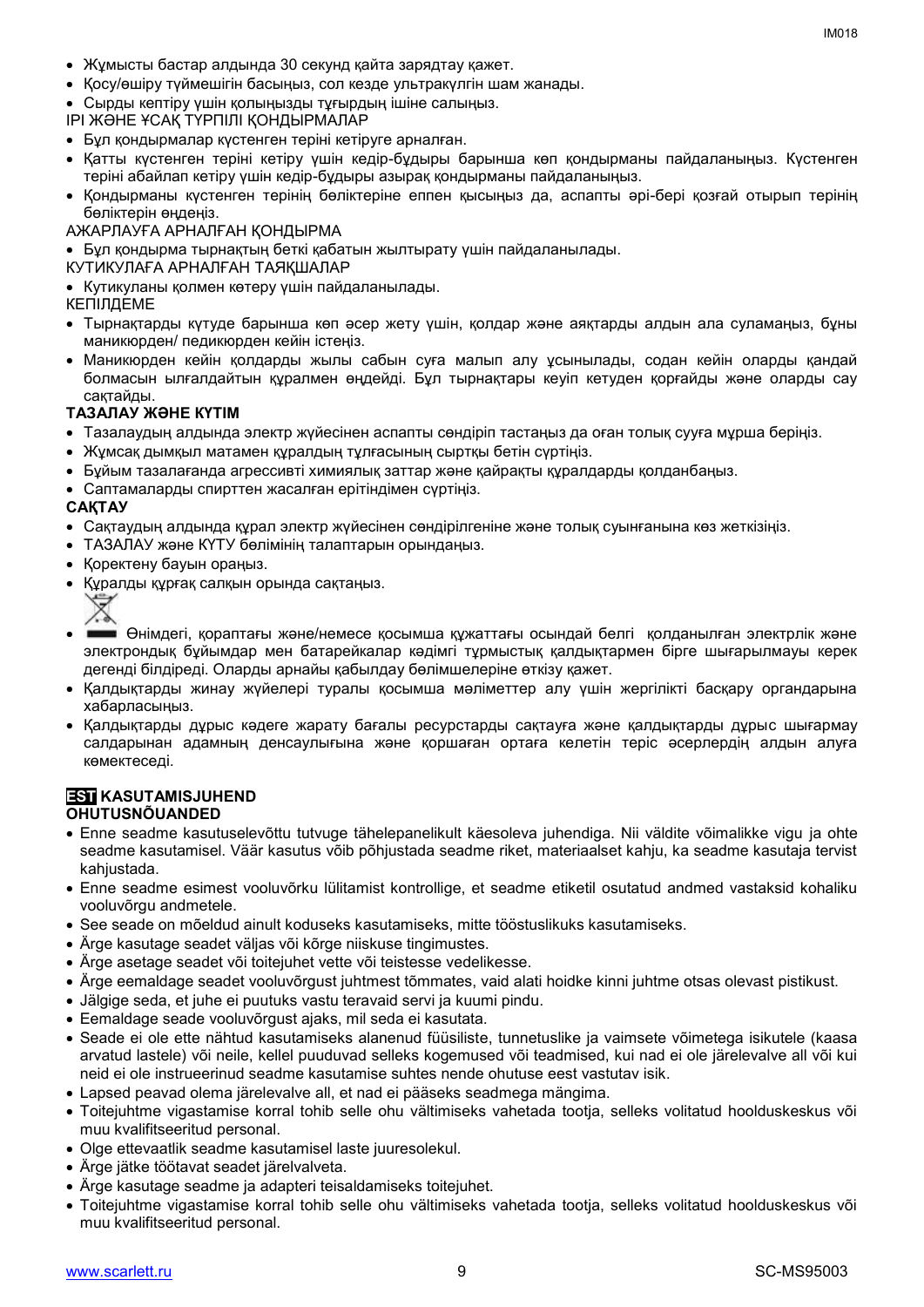- Kui toode on olnud mõnda aega õhutemperatuuril alla 0 ºC, tuleb hoida seda enne sisselülitamist vähemalt 2 tundi toatemperatuuril.
- Tootja jätab endale õiguse teha ilma täiendava teatamiseta toote konstruktsiooni ebaolulisi muudatusi, mis ei mõjuta selle ohutust, töövõimet ega funktsioneerimist.
- Tootmiskuupäev on ära toodud tootel ja/või pakendil, aga ka saatedokumentatsioonis.

### **KASUTAMINE**

MOOTOR

- Mootor saab toidet kahest AAA patareist. Pange mootori patareid vastavasse hoidikusse, jälgige polaarsust. Seade on nüüd kasutusvalmis.
- Kontrollige enne tarvikute ühendamist/eemaldamist, kas seade on välja lülitatud.
- Sisestage tarvik ühendamiseks pesasse. Tõmmake see eemaldamiseks pesast.
- ULTRAVIOLETSE KIIRGUSEGA KUIVATI
- Kuivati töötab ainult siis, kui vooluadapter on ühendatud.
- KASUTAGE AINULT SEADMEGA KAASASOLEVAT ADAPTERIT
- Lükake adapteri ühendusotsik seadme vastavasse pesasse ja adapteri elektripistik pistikupesasse.
- Laadige enne esmakordset kasutamist seadet 30 sekundit.
- Vajutage ON/OFF nupule, et lülitada UV-lamp sisse.
- Hoidke sõrmi alusel kuni küünelakk on kuivanud.

JÄMEDA- JA PEENETERALISED LIHVIMISTARVIKUD

- Neid tarvikuid kasutatakse surnud naha eemaldamiseks.
- Kasutage väga kareda naha jaoks jämedateralist tarvikut. Kasutage tundlikuma nahaeemaldamise jaoks peeneteralist tarvikut.
- Suruge tarvik ettevaatlikult vastu nahka ja töödelge seda, liigutades tarvikut edasi-tagasi.
- POLEERIMISTARVIK
- Seda tarvikut kasutatakse küüne pealispinna poleerimiseks.

KUTIIKULI PULK

- Seda pulka kasutatakse kutiikuli tõstmiseks.
- **SOOVITUSED**
- Maksimaalse efekti saavutamiseks ärge leotage eelnevalt käsi ja jalgu, tehke seda pärast maniküüri / pediküüri.
- Pärast maniküüri on soovitatav kasta käed sooja seebivette, pärast kandke kätele niisutav vahend. See aitab vältida küünte kuivamist ja hoiab neid tervena.

### **PUHASTUS JA HOOLDUS**

- Enne puhastamist eemaldage seade vooluvõrgust ning laske sellel täielikult maha jahtuda.
- Puhastage seadme väliskorpus pehme niiske lapiga.
- Ärge kasutage puhastamiseks abrasiivseid puhastusvahendeid.
- Puhastage otsikud piirituslahusega.

### **HOIDMINE**

- Enne hoiule panekut veenduge, et seade on vooluvõrgust eemaldatud ja on täielikult maha jahtunud.
- Täitke nõudmised PUHASTUS JA HOOLDUS.
- Kerige toitejuhe kokku.
- Hoidke seade kuivas jahedas kohas.

- Antud sümbol tootel, pakendil ja/või saatedokumentatsioonis tähendab, et kasutatud elektrilisi ja elektroonilisi tooteid ja patareisid ei tohi ära visata koos tavaliste olmejäätmetega. Need tuleb anda ära spetsialiseeritud vastuvõtupunktidesse.
- Täiendava informatsiooni saamiseks olemasolevatest jäätmete kogumise süsteemidest pöörduge kohalike võimuorganite poole.
- Õige utiliseerimine aitab hoida kokku hinnalisi ressursse ning ennetada võimalikku negatiivset mõju inimeste tervisele ja ümbritseva keskkonna olukorrale, mis võib tekkida jäätmete ebaõige käitlemise tulemusel.

### **LV LIETOŠANAS INSTRUKCIJA DROŠĪBAS NORĀDĪJUMI**

- Uzmanīgi izlasiet doto instrukciju pirms ierīces ekspluatācijas, lai izvairītos no bojājumu rašanās lietošanas laikā. Nepareiza ierīces lietošana var radīt tās bojājumus, materiālus zaudējumus un lietotāja veselības kaitējumus.
- Pirms pirmreizējās ieslēgšanas pārbaudiet, vai ierīces tehniskie raksturojumi, kas norādīti uz uzlīmes, atbilst elektrotīkla parametriem.
- Izmantot tikai sadzīves vajadzībām. Ierīce nav paredzēta rūpnieciskai izmantošanai.
- Neizmantot ārpus telpām, kā arī paaugstināta mitruma apstākļos.
- Negremdējiet ierīci vai elektrovadu ūdenī vai kādā citā šķidrumā.
- Atvienojot ierīci no elektrotīkla, velciet aiz kontaktdakšas, nevis aiz elektrovada.
- Sekojiet līdzi, lai elektrovads nepieskartos klāt asām malām un karstām virsmām.
- Vienmēr atvienojiet ierīci no elektrotīkla, ja tā netiek izmantota.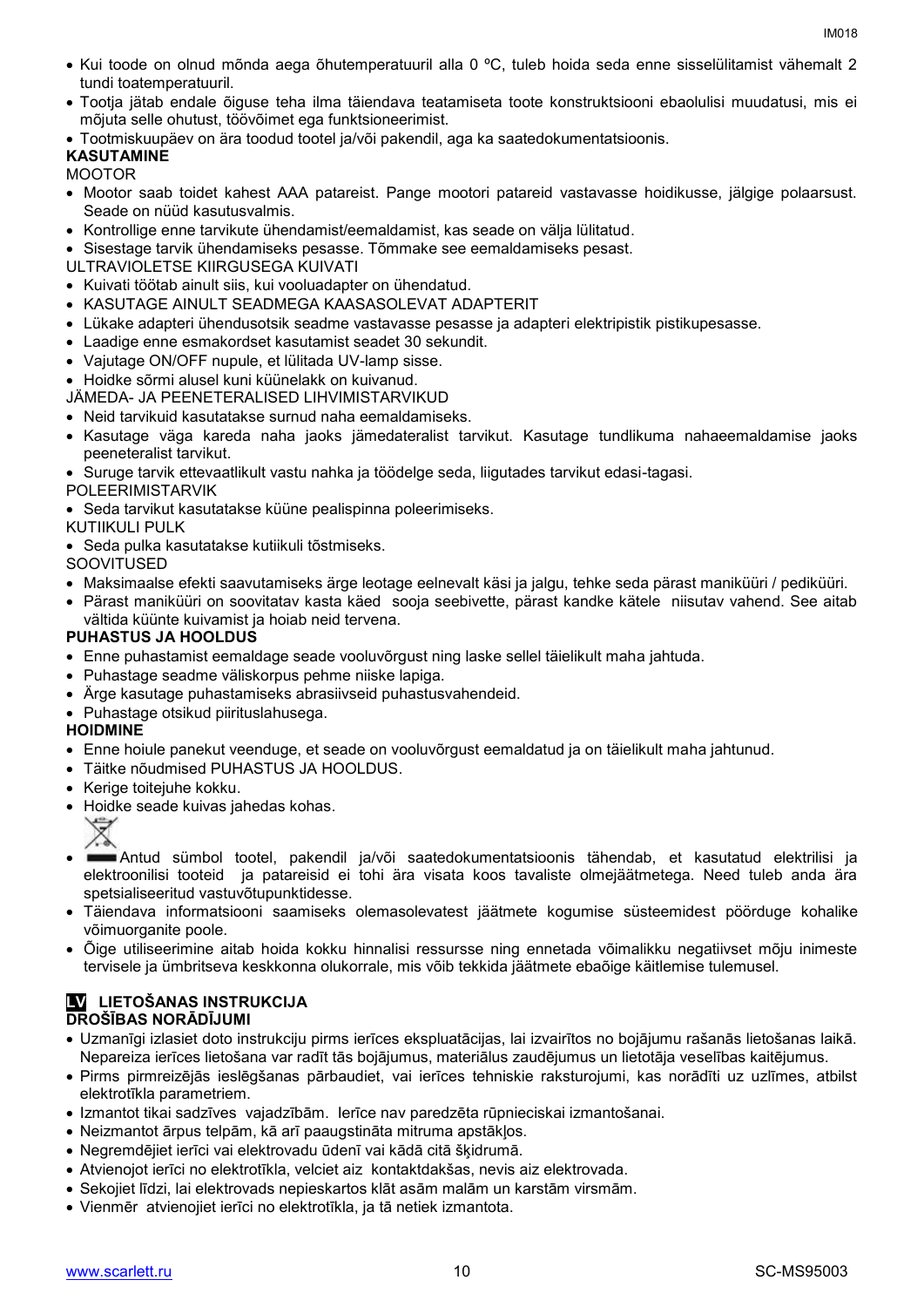- Ierīce nav paredzēta izmantošanai personām (ieskaitot bērnus) ar pazeminātām fiziskām, emocionālām vai intelektuālām spējām vai personām bez dzīves pieredzes vai zināšanām, ja viņas nekontrolē vai neinstruē ierīces lietošanā persona, kas atbild par viņu drošību.
- Bērni ir jākontrolē, lai nepieļautu spēlēšanos ar ierīci.
- Barošanas vada bojājuma gadījumā, drošības pēc, tā nomaiņa jāuztic ražotājam vai tā pilnvarotam servisa centram, vai arī analoģiskam kvalificētam personālam.
- Esiet uzmanīgi, izmantojot ierīci bērnu tuvumā.
- Neatstājiet ieslēgtu ierīci bez uzraudzības.
- Necentieties patstāvīgi labot ierīci vai nomainīt jebkādas detaļas. Ierīces bojājuma gadījumā dodieties uz tuvāko Servisa centru.
- Ja izstrādājums kādu laiku ir atradies temperatūrā zem 0ºC, pirms ieslēgšanas tas ir jāpatur istabas apstākļos ne mazāk kā 2 stundas.
- Ražotājs patur sev tiesības bez papildu brīdinājuma ieviest izstrādājuma konstrukcijā nelielas izmaiņas, kas būtiski neietekmē tā drošību, darbspēju un funkcionalitāti.

Ražošanas datums ir norādīts uz izstrādājuma un/vai iepakojuma, kā arī pavaddokumentos.

### **DARBĪBA**

### MOTORA DAĻA

- Motora daļa darbojas no divām AAA tipa baterijām. Ievērojot polaritāti, ievietojiet baterijas nodalījumā, kas atrodas uz motora daļas. Ierīce ir gatava darbam.
- Pirms uzliktņu uzlikšanas vai noņemšanas pārliecinieties, ka ierīce ir izslēgta.
- Lai uzstādītu uzliktni, ievietojiet to ligzdā, lai noņemtu izņemiet to.

### UV ŽĀVĒTĀJS

- Žāvētājs darbojas tikai no tīkla adaptera.
- IZMANTOJIET ADAPTERI TIKAI NO ŠĀ PIEDERUMU KOMPLEKTA.
- Ievietojiet adaptera spraudni ierīces barošanas ligzdā un adapteri kontaktligzdā.
- Pirms darba sākuma ir vajadzīga 30 sek. papilduzlāde.
- Piespiediet pogu iesl./izsl., vienlaikus iedegsies UV lampa.
- Lakas žāvēšanai novietojiet rokas uz pamatnes.

UZLIKTŅI AR RUPJU UN SĪKU ABRAZĪVU

- Šie uzliktņi ir paredzēti raupjas ādas noņemšanai.
- Loti raupjas ādas noņemšanai izmantojiet visrupjāko uzliktni. Maigai raupjas ādas noņemšanai izmantojiet smalkāku uzliktni.
- Mazliet piespiediet uzliktni vietām ar raupju ādu un apstrādājiet tās, virzot ierīci uz priekšu un atpakaļ.
- SLĪPĒŠANAS UZLIKTNIS
- Šo uzliktni izmanto nagu virsmu slīpēšanai.

### KUTIKULAS IRBULĪTIS

Izmantojams kutikulas atbīdīšanai.

### REKOMENDĀCIJAS

- Lai sasniegtu maksimālo efektu, sākumā nemērcējiet rokas un kājas, dariet to pēc manikīra/pedikīra.
- Pēc manikīra ieteicams plaukstas iemērkt siltā ūdenī ar ziepēm, pēc tam apstrādājiet tās ar jebkādu mitrinošu līdzekli. Tas pasargās nagus no pāržāvēšanas un saglabās tos veselīgus.

### **TĪRĪŠANA UN APKOPE**

- Pirms tīrīšanas atslēdziet ierīci no barošanas tīkla un ļaujiet tai pilnīgi atdzist.
- Noslauciet ierīces ārējo korpusa virsmu ar mīkstu, mitru drānu.
- Ierīces tīrīšanai neizmantojiet agresīvus ķīmiskus un abrazīvus līdzekļus.
- Uzgaļus tīriet ar spirtotu šķīdumu.

### **GLABĀŠANA**

- Pirms glabāšanas pārliecinieties, ka ierīce ir atslēgta no elektrotīkla un pilnībā atdzisusi.
- Izpildiet sadaļas TĪRĪŠANA UN APKOPE norādījumus.
- Satiniet barošanas vadu.
- Glabājiet ierīci sausā, vēsā vietā.



- Šis simbols uz izstrādājuma, iepakojuma un/vai pavaddokumentiem nozīmē, ka nolietotus elektro- vai elektroniskos izstrādājumus un baterijas nedrīkst izmest kopā ar parastajiem sadzīves atkritumiem. Tie ir jānodod specializētajos pieņemšanas punktos.
- Lai iegūtu papildu informāciju par esošajām atkritumu savākšanas sistēmām, vērsieties vietējā pašvaldībā.
- Pareiza utilizācija palīdzēs saglabāt vērtīgus resursus un novērst iespējamo negatīvo ietekmi uz cilvēku veselību un apkārtējās vides stāvokli, kas var rasties nepareizas rīkošanās ar atkritumiem rezultātā.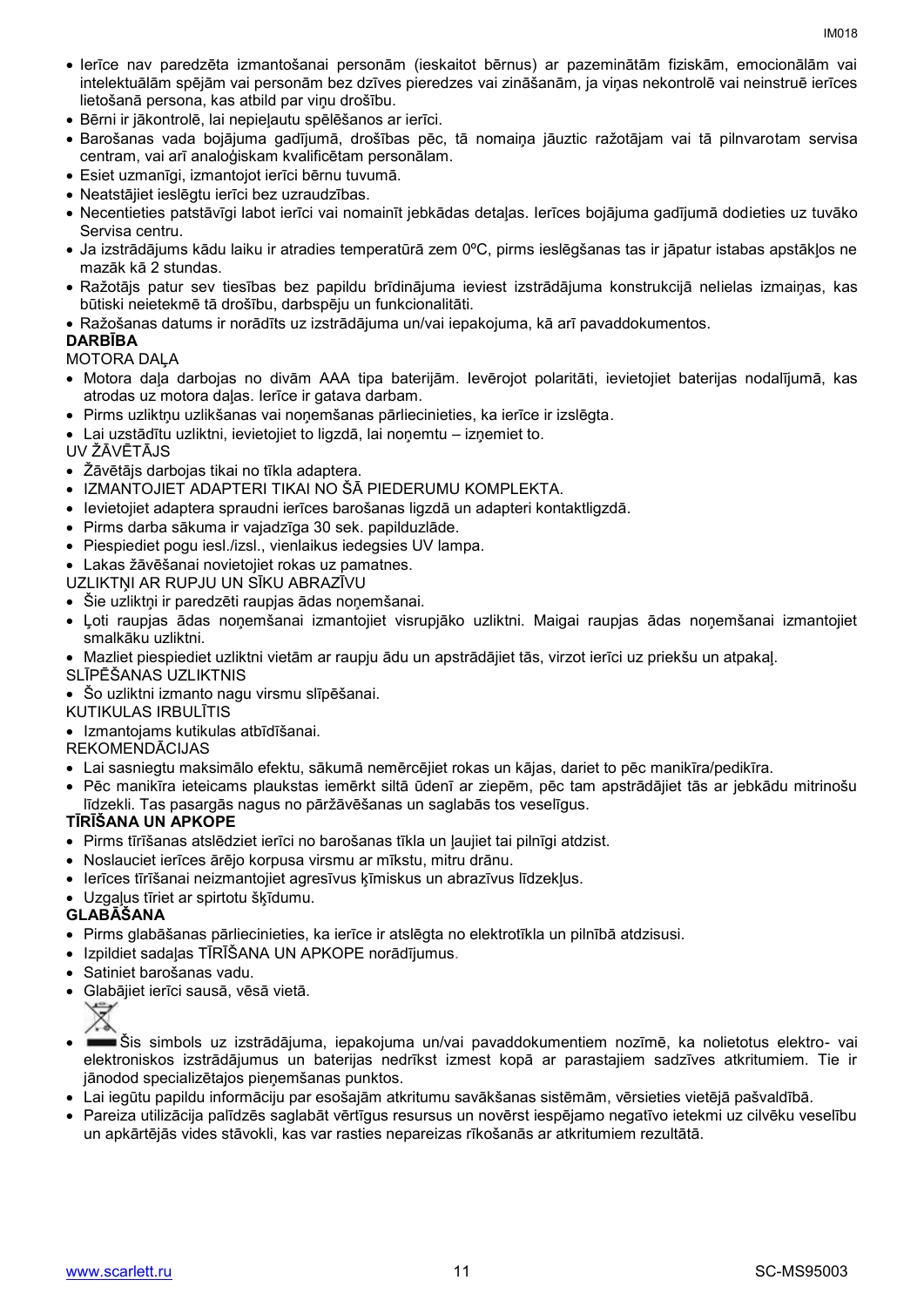### **LT VARTOTOJO INSTRUKCIJA SAUGUMO PRIEMONĖS**

- Prietaiso gedimams išvengti atidžiai perskaitykite Vartotojo instrukciją. Neteisingai naudodamiesi gaminiu, Jūs galite jį sugadinti arba pakenkti savo sveikatai.
- Prieš pirmąjį naudojimą patikrinkite, ar ant lipduko nurodytos techninės gaminio charakteristikos atitinka elektros tinklo parametrus.
- Neteisingai naudodamiesi gaminiu, Jūs galite jį sugadinti arba pakenkti savo sveikatai.
- Naudoti tik patalpose. Nenaudoti aukšto drėgnumo sąlygomis.
- Nenardinkite prietaiso ir maitinimo laido į vandenį bei kitus skysčius.
- Išjungdami prietaisą iš elektros lizdo, netraukite už elektros laido. Išjunkite prietaisą, traukdami jo kištuką.
- Pasirūpinkite, kad elektros laidas neliestų aštrių kampų ir karštų paviršių.
- Nesinaudodami prietaisu, visada išjunkite jį iš elektros tinklo.
- Prietaisas nėra skirtas naudotis žmonėms (įskaitant vaikus), turintiems sumažėjusias fizines, jausmines ar protines galias; arba jie neturi patirties ar žinių, kai asmuo, atsakingas už tokių žmonių saugumą, nekontroliuoja ar neinstruktuoja jų, kaip naudotis šiuo prietaisu.
- Vaikus būtina kontroliuoti, kad jie nežaistų šiuo prietaisu.
- Jei pažeistas maitinimo laidas, norėdami išvengti pavojaus, jį turi pakeisti gamintojas arba atestuotas techninės priežiūros centras, ar kvalifikuotas specialistas.
- Būkite atsargūs, naudodamiesi prietaisu šalia vaikų.
- Niekada nepalikite įjungto prietaiso be priežiūros.
- Nekelkite prietaiso ir adapterio laikydami juos už maitinimo laidą.
- Nebandykite savarankiškai remontuoti prietaiso arba keisti jo detalių. Atsiradus gedimams kreipkitės į artimiausią Serviso centrą.
- Jeigu gaminys kai kurį laiką buvo laikomas žemesnėje nei 0 ºC temperatūroje, prieš įjungdami prietaisą palaikykite jį kambario temperatūroje ne mažiau kaip 2 valandas.
- Gamintojas pasilieka teisę be atskiro perspėjimo nežymiai keisti įrenginio konstrukciją išsaugant jo saugumą, funkcionalumą bei esmines savybes.
- Gamybos data nurodyta ant gaminio ir (arba) pakuotėje, taip pat lydinčioje dokumentacijoje.

### **NAUDOJIMAS**

VARIKLIO SKYRIUS

 Variklio skyrius veikia dėl dviejų AAA tipo baterijų. Laikydamiesi poliariškumo, įstatykite baterijas į variklio dalyje esantį joms skirtą skyrių. Prietaisas paruoštas darbui.

- Prieš įstatant ar išimant antgalius, įsitikinkite, kad prietaisas būtų išjungtas.
- Norint įstatyti antgalį, įdėkite jį į lizdą, o norint išimti ištraukite jį.
- ULTRAVIOLETINIS DŽIOVINIMAS
- Džiovintuvas dirba tik dėl elektros maitinimo adapterio.
- NAUDOKITE TIK KOMPLEKTE PATEIKTĄ ADAPTERĮ.
- Prijunkite adapterio kištuką į prietaiso maitinimo lizdą ir įjunkite į maitinimo tinklą.
- Prieš naudojimo pradžią, būtina, kad prietaisas būtų įkrautas 30 sek.
- Paspauskite įjung. / išjung. mygtuką ir šiuo metu įsižiebs ultravioletinė lempa.
- Džiovinant laką, rankas padėkite ant pagrindo.
- STAMBAUS IR SMULKAUS ABRAZYVO ANTGALIAI
- Šie antgaliai skirti pašalinti sugrubusią odą.
- Norint pašalinti labai sugrubusią odą, naudokite šiurkščiausią antgalį. Norint švelniai pašalinti sugrubusią odą, įdėkite švelnesnį antgalį.
- Lengvai pridėkite antgalį prie sugrubusios odos ir ją apdorokite, pirmyn ir atgal perkeldami šį prietaisą.
- ŠLIFAVIMO ANTGALIS
- Šis antgalis naudojamas nagų plokštelių poliravimui.
- ODELĖMS SKIRTA LOPETĖLĖ
- Naudojama rankiniu būdu pakelti odeles.

### REKOMENDACIJOS

- Norėdami pasiekti maksimalų efektą, nemirkykite rankų ir kojų prieš procedūrą, padarykite tai po manikiūro/pedikiūro.
- Po manikiūro rekomenduojama panardinti rankas į muilinį vandenį, o po to sutepti jas kokia nors drėkinančia priemone. Tai apsaugos nagus nuo išdžiuvimo ir išsaugos jų sveiką vaizdą.

### **VALYMAS IR PRIEŽIŪRA**

- Prieš valydami prietaisą išjunkite jį iš elektros tinklo ir leiskite jam visiškai atvėsti.
- Nuvalykite viršutinę korpuso dalį drėgnų švelniu skudurėliu.
- Valydami prietaisą nenaudokite agresyvių cheminių medžiagų ir šveitimo miltelių.
- Antgalius nuvalykite spirito tirpalu.

### **SAUGOJIMAS**

- Prieš padėdami prietaisą ė laikymo vietą įsitikinkite, kad jis yra išjungtas iš elektros tinklo ir visiškai atvėso.
- Atlikite visus "VALYMAS ir PRIEŽIŪRA" skyrių reikalavimus.
- Suvyniokite maitinimo laidą.
- Laikykite prietaisą sausoje vėsioje vietoje.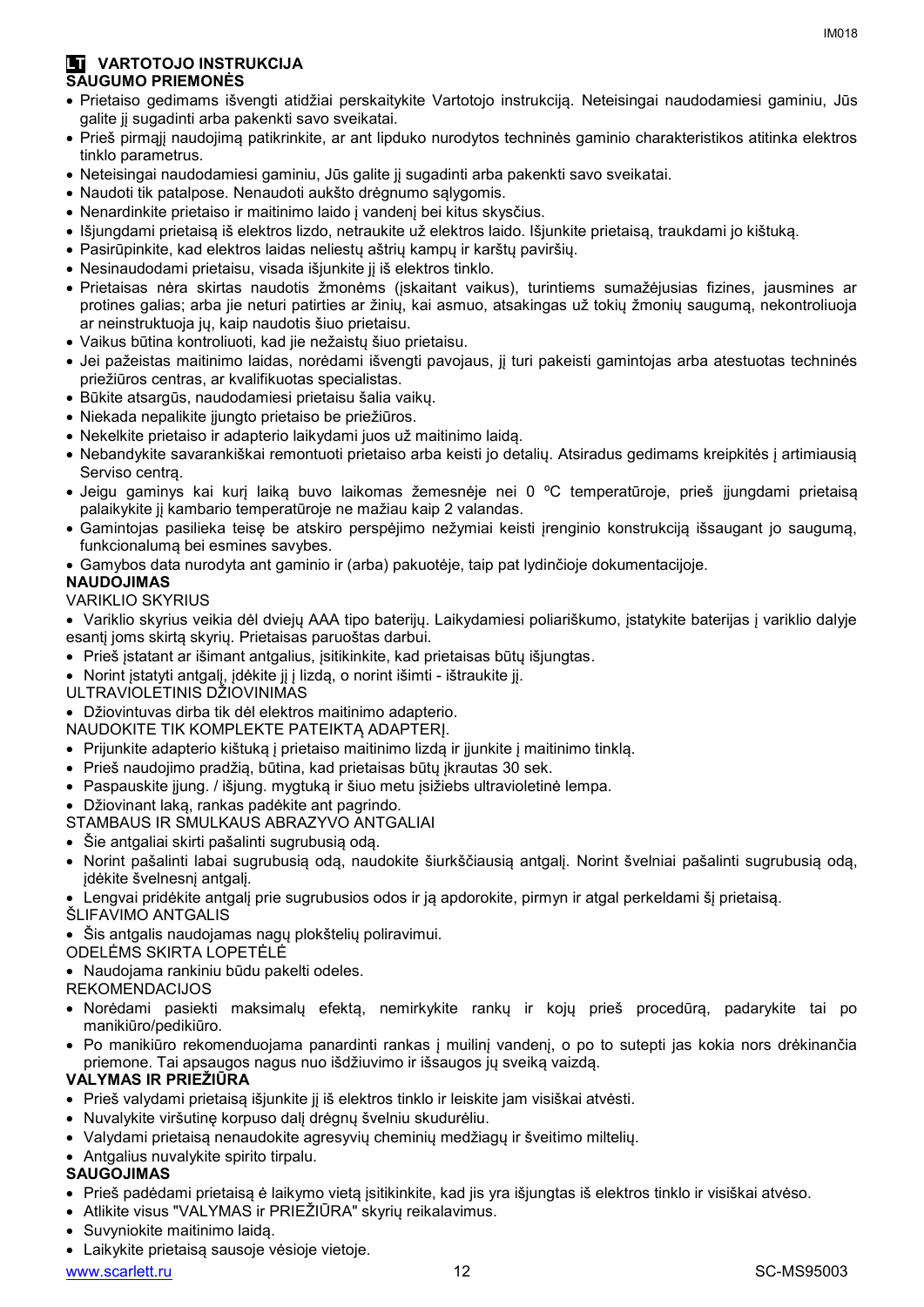



- Šis simbolis ant gaminio, pakuotėje ir (arba) lydinčioje dokumentacijoje reiškia, kad naudojami elektriniai ir elektroniniai gaminiai bei baterijos neturėtų būti išmetami (išmestos) kartu su įprastinėmis buitinėmis atliekomis. Juos (jas) reikėtų atiduoti specializuotiems priėmimo punktams.
- Norint gauti papildomos informacijos apie galiojančias atliekų surinkimo sistemas, kreipkitės į vietines valdžios institucijas.
- Teisingai utilizuojant atliekas, sutaupysite vertingų išteklių ir apsaugosite žmonių sveikatą ir aplinką nuo neigiamo poveikio, galinčio kilti netinkamai apdorojant atliekas.

### **H** HASZNALATI UTASÍTÁS **FONTOS BIZTONSÁGI INTÉZKEDÉSEK**

- A készülék használata előtt, a készülék károsodása elkerülése érdekében figyelmesen olvassa el a Használati utasítást. A helytelen kezelés a készülék károsodásához, anyagi kárhoz, vagy a használó sérüléséhez vezethet.
- A készülék első használata előtt, ellenőrizze egyeznek-e a címkén megjelölt műszaki adatok az elektromos hálózat adataival.
- Csak otthoni használatra, ne használja nagyüzemi célra.
- Szabadban és magas nedvességtartalmú helyiségben használni tilos!
- Ne merítse a készüléket, vagy a vezetéket vízbe, illetve egyéb folyadékba.
- A készülék áramtalanítása közben fogja a csatlakozódugót, ne húzza a vezetéket.
- Figyeljen arra, hogy a vezeték ne érintkezzen éles, forró felülettel.
- Használaton kívül mindig áramtalanítsa a készüléket.
- Ne használják a készüléket fizikai-, érzelmi-, illetve szellemi fogyatékos személyek, vagy tapasztalattal, elegendő tudással nem rendelkező személyek (beleértve a gyerekeket) felügyelet nélkül, vagy ha nem kaptak a készülék használatával kapcsolatos instrukciót a biztonságukért felelős személytől.
- A készülékkel való játszás elkerülése érdekében tartsa a gyermekeket felügyelet alatt.
- A vezeték meghibásodása esetén veszély elkerülése érdekében annak cseréjét végeztesse a gyártóval vagy a gyártó által meghatalmazott szervizzel ill. szakemberrel.
- Gyerekek közelében fokozott óvatossággal használja a készüléket.
- Ne hagyja bekapcsolva a készüléket felügyelet nélkül.
- Ne hordja az adaptert, illetve a készüléket vezetéken fogva.
- A vezeték meghibásodása esetén veszély elkerülése érdekében annak cseréjét végeztesse a gyártóval vagy a gyártó által meghatalmazott szervizzel ill. szakemberrel.
- Amennyiben a készüléket valamennyi ideig 0 ºC–nál tárolták, bekapcsolása előtt legalább 2 órán belül tartsa szobahőmérsékleten.
- A gyártónak jogában áll értesítés nélkül másodrendű módosításokat végezni a készülék szerkezetében, melyek alapvetően nem befolyásolják a készülék biztonságát, működőképességét, funkcionalitását.
- A gyártási idő a terméken és/vagy a csomagoláson, illetve a kísérő dokumentumokban található.

### **MŰKÖDÉS**

### MOTORHÁZ

- A motorház két darab ААA típusú elemmel működik. Helyezze az elemeket a motorház elemtároló részlegébe polaritásuknak megfelelően. A készülék működésre kész.
- A tartozékok felhelyezésekor és váltásakor győződjön meg arról, hogy a készülék ki van kapcsolva.
- Ha fel kívánja helyezni a tartozékot, helyezze azt az aljzatba, ha le kívánja venni vegye ki.
- UV-SZÁRÍTÓ
- A szárító kizárólag hálózati adaptertől működik.
- HASZNÁLJA KIZÁRÓLAG A KÉSZLETHEZ TARTOZÓ ADAPTERT.
- Csatlakoztassa az adaptert az aljzathoz és dugja be a konnektorba.
- Működés előtt 30-másodperces töltés szükséges.
- Nyomja meg a Be-/Kikapcs. gombot, közben kigyúl az UV-égő.
- Helyezze kezeit az alapegységre, és a körömlakk elkezd száradni.
- DURVA ÉS FINOM SZEMCSÉJŰ TARTOZÉKOK
- Ezeket a tartozékokat a durva bőr eltávolítására használják.
- A nagyon durva bőr eltávolítására használja a legdurvább szemcséjű tartozékot. A durva bőr finom eltávolítására használja a kevésbé durva szemcséjű tartozékot.
- Enyhén nyomja rá a tartozékot a durva bőrrel fedett területre és előre/hátra mozgatva a készüléket tisztítsa meg e területeket a durva bőrtől.

FINOM CSISZOLÓRÁTÉT

Jelen tartozékot a körömfelület polírozására használják.

KUTIKULA LAPÁTKA

A kutikula feltolására használják.

TANÁCSOK

 A körömápolás maximális hatékonyságának érdekében, előzőleg ne vizelje meg kezeit, lábait, tegye ezt a manikűr/pedikűr után.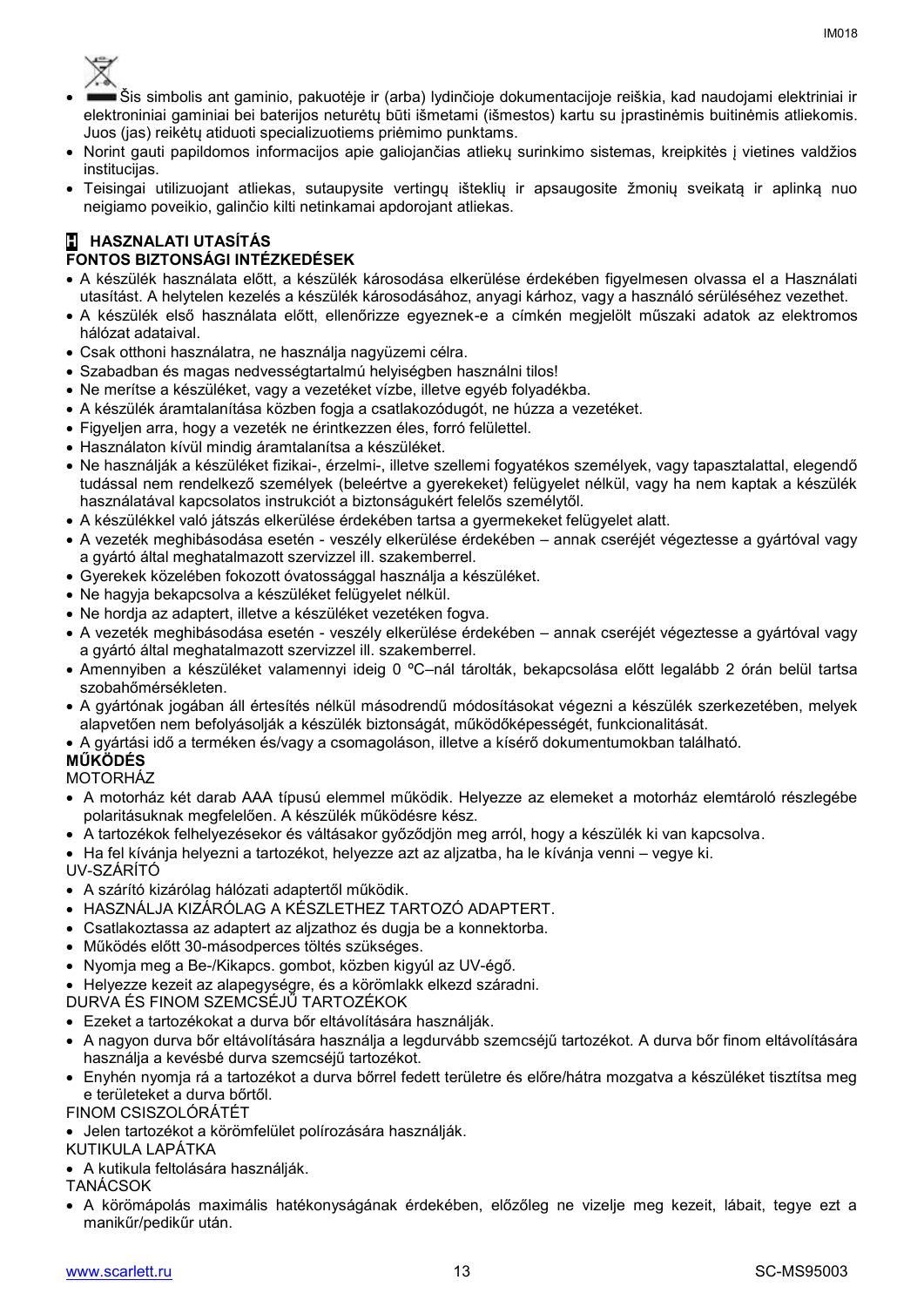Manikűr után ajánlatos a kezet meleg szappanos vízbe meríteni, miután vigyen fel rá hidratáló krémet. Ez megakadályozza a körmök kiszáradását, és megtartja azok egészségét.

### **TISZTÍTÁS ÉS KARBANTARTÁS**

- Tisztítás előtt áramtalanítsa a készüléket, és hagyja teljesen kihűlni.
- Törölje meg a készülékház külső felületét puha nedves törlőkendővel.
- Tisztításhoz ne használjon agresszív kémiai szert, súrolószert.
- A tartozékokat szeszes oldattal tisztítsa.

### **TÁROLÁS**

- Tárolás előtt győződjön meg, hogy a készülék áramtalanítva van és teljesen lehűlt.
- Kövesse a TISZTITÁS ÉS KARBANTARTÁS rész lépéseit.
- Tekerje fel a vezetéket.
- Száraz, hűvös helyen tárolia.

∀

- Ez a jel a terméken, csomagoláson és/vagy kísérő dokumentumokon azt jelenti, hogy ezeket a használt villamos és elektronikus termékeket és elemeket tilos az általános háztartási hulladékkal kidobni. E tárgyakat speciális befogadó pontokban kell leadni.
- A hulladékbefogadó rendszerrel kapcsolatos kiegészítő információért forduljon a helyi illetékes hatósághoz.
- A megfelelő hulladékkezelés segít megőrizni az értékes erőforrásokat és megelőzheti az olyan esetleges negatív hatásokat az emberi egészségre és a környezetre, amelyek a nem megfelelő hulladékkezelés következtében felmerülhetnek fel.

### **RO INSTRUCŢIUNI DE OPERARE MĂSURI DE SIGURANŢĂ**

- Cititi cu atentie prezenta instructiune înainte de operarea aparatului pentru a evita deteriorarea acestuia în urma utilizării. Operarea incorectă poate duce la deteriorarea aparatului, poate cauza daune materiale sau dăuna sănătății utilizatorului.
- Destinat doar pentru utilizare domestică. Aparatul dat nu este indicat pentru uz profesionist.
- Se interzice utilizarea în afara încăperilor sau în condiţii de umiditate ridicată.
- Nu introduceti aparatul în apă sau în alte lichide.
- Nu introduceți aparatul sau cablul de alimentare în apă sau alte lichide. Dacă acest lucru s-a întâmplat, deconectați imediat aparatul de la priza electrică înainte de a le utiliza mai departe, a verifica performanța și securitatea aparatului de la profesioniști calificați.
- La deconectarea aparatului de la rețeaua de alimentare stai cu mâna în priză, nu trageți de cablul de alimentare.
- Aveți grijă să cablul de alimentare nu se referea muchii ascuțite și suprafețe încinse.
- Deconectați întotdeauna aparatul de la priza electrică atunci când nu este utilizat.
- Nu introduceți aparatul în apă sau alte lichide.
- În cazul deteriorării cablului de alimentare, înlocuire, pentru a evita orice pericol, trebuie să producă producătorul sau autorizat de le centrul de service sau similar personal calificat.
- Nu permiteţi utilizarea aparatului persoanelor (inclusiv copiilor) cu deficienţe fizice, senzitive sau mintale, sau celor care nu posedă experienţa sau cunoştinţele necesare, dacă aceştia nu sunt supravegheaţi sau instruiţi de persoana responsabilă de siguranţa lor.
- Copiii trebuie supravegheaţi pentru a prevenijocul cu aparatul.
- Nu lăsați nesupravegheat aparatul conectat.
- Nu transportați aparatul și adaptorul pentru cablu de alimentare.
- Nu încercați să reparați de sine stătător aparatul sau să înlocuiți anumite piese. La depistarea unor deficiențe, adresati-vă la cel mai apropiat Centru de reparații.
- Dacă aparatul a fost expus o anumită perioadă la temperaturi mai mici de 0ºC, înainte de utilizare trebuie să-l aduceţi la temperatura încăperii timp de cel puţin 2 ore.
- Producătorul își rezervă dreptul de a introduce modificări neesențiale în construcția aparatului care nu afectează cardinal siguranța, utilizarea și funcționalitatea acestuia, fără nicio notificare suplimentară.

• Data fabricării este indicată pe produs si/sau pe ambalai, precum și pe documentele însotitoare.

### **UTILIZAREA**

PARTEA CU MOTOR

- Partea cu motor funcționează de la două baterii de tip AAA. Respectând polaritatea, instalați bateriile în compartimentul pentru baterii de pe partea cu motor. Aparatul este gata de lucru.
- Înainte de instalarea sau eliminarea accesoriilor, asigurați-vă că aparatul este deconectat (întrerupătorul este în poziția "0").
- Pentru a instala accesoriul, introduceți-l în fantă, iar pentru a-l elimina scoateți-l.

### USCARE CU ULTRAVIOLET

- Acest mod de uscare funcționează doar cu adaptorul de rețea.
- UTILIZAȚI DOAR ADAPTORUL LIVRAT CU ACEST SET.
- Conectați ștecherul adaptorului la orificiul de alimentare al aparatului și introduceți adaptorul în priză.
- Înainte de a începe lucrul, este necesar să-l încărcați timp de 30 de secunde.
- Apăsați butonul de conectare/deconectare, totodată se va aprinde lampa cu ultraviolet.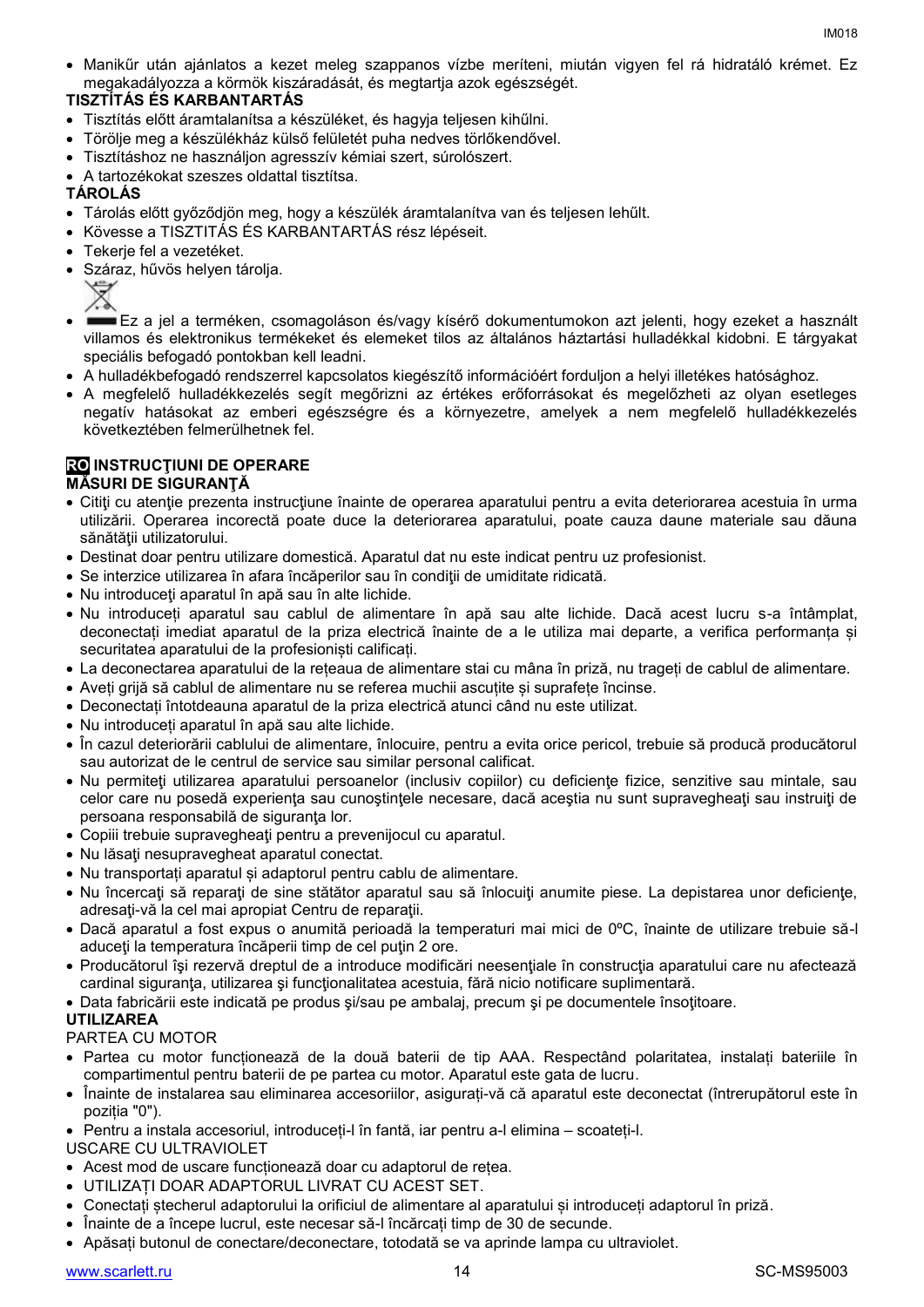- Pentru a usca oja, puneți mâinile pe bază.
- ACCESORII CU SUPRAFAȚĂ ABRAZIVĂ MĂȘCATĂ ȘI MĂRUNTĂ
- Aceste accesorii sunt destinate pentru eliminarea pielii înăsprite.
- Pentru eliminarea pielii foarte înăsprite folosiți accesoriul cu suprafața abrazivă mășcată. Pentru o eliminare mai delicată a pielii înăsprite instalați accesoriul cu suprafața abrazivă mai măruntă.
- Apăsați ușor accesoriul pe zonele cu piele înăsprită și prelucrați-le, mișcând aparatul înainte și înapoi.

### ACCESORIU DE ȘLEFUIRE

Acest accesoriu este utilizat la șlefuirea unghiilor.

BASTONAȘ PENTRU CUTICULĂ

- Se folosește pentru ridicarea manuală a cuticulei.
- **RECOMANDĂRI**
- Pentru a obține un efect maxim în rezultatul îngrijirii unghiilor, nu udați mâinile și picioarele în prealabil, ci numai după manichiură/pedichiură.
- După manichiură se recomandă să afundați mâinile în apă caldă cu săpun, iar apoi să le tratați cu orice soluție de hidratare. Aceasta va preveni uscare excesivă a unghiilor și le va menține sănătoase.

### **CURĂȚAREA ȘI ÎNTREȚINEREA**

- Înainte de curățare deconectați aparatul de la rețeaua electrică și lăsați-l să se răcească complet.
- Ștergeți suprafața exterioară a carcasei aparatului cu o pânză moale și umedă.
- La curățare nu folosiți soluții chimice agresive și mijloace abrazive.
- Ștergeți accesoriile cu o soluție cu spirt.

### **DEPOZITAREA**

- Înainte de depozitare, asigurați-vă că aparatul este deconectat de la rețeaua electrică și că s-a răcit complet.
- Îndepliniți cerințele rubricii CURĂȚAREA ȘI ÎNTREȚINEREA.
- Înfășurați cablul de alimentare.
- Păstrați aparatul într-un loc usca și răcoros.

- Simbolul dat pe produs, ambalaj și/sau documentele însoțitoare înseamnă că aparatele electrice și electronice, şi bateriile uzate nu trebuie aruncate împreună cu deşeurile menajere. Acestea trebuie duse la punctele de colectare specializate.
- Adresaţi-vă la autorităţile locale pentru a obţine informaţii suplimentare referitor la sistemele existente de colectare a deşeurilor.
- Reciclarea corectă va contribui la păstrarea resurselor valoroase şi la prevenirea posibilelor efecte negative asupra sănătăţii oamenilor şi a mediului înconjurător, care ar putea apărea în rezultatul reciclării incorecte a deşeurilor.

## **PL INSTRUKCJA OBSŁUGI**

### **ŚRODKI OSTROŻNOŚCI**

- Prosimy dokładnie zapoznać się z niniejszą instrukcją obsługi przed rozpoczęciem korzystania z urządzenia w celu uniknięcia awarii podczas użytkowania. Niewłaściwa obsługa może spowodować uszkodzenie urządzenia, wyrządzić szkodę materialną lub spowodować zagrożenie dla zdrowia użytkownika.
- Przed pierwszym uruchomieniem należy sprawdzić, czy dane techniczne podane na urządzeniu są zgodne z parametrami sieci elektroenergetycznej.
- Urządzenie należy wykorzystywać wyłącznie do celów prywatnych. Urządzenie nie jest przeznaczone do użytku w ramach działalności gospodarczej.
- Nie używać na zewnątrz pomieszczeń lub w warunkach wysokiej wilgotności.
- Nie wolno zanurzać urządzenia, przewodu sieciowego lub bazy w wodzie lub innych sybstancjach płynnych. Jeśli tak się stało, należy natychmiast odłączyć urządzenie od źródła zasilania i przed dalszym użyciem sprawdzić jego wydajność i bezpieczeństwo, korzystając z pomocy wykwalifikowanych specjalistów.
- Przy odłączeniu urządzenia od źródła zasilania należy trzymać się ręką za wtyczkę, nie należy natomiast pociągać za przewód zasilający.
- Należy uważać, aby przewód zasilający nie dotykał ostrych krawędzi i gorących powierzchni.
- Zawsze należy odłączać urządzenie od źródła zasilania, gdy nie jest ono używane.
- W przypadku uszkodzenia przewodu zasilającego, jego wymiany w celu uniknięcia niebezpieczeństwa powinien dokonać producent lub autoryzowany punkt serwisowy bądź podobny wykwalifikowany personel.
- Urządzenie nie jest przeznaczone do użytku przez osoby (w tym dzieci) o obniżonych możliwościach fizycznych, zmysłowych lub umysłowych albo w przypadku braku doświadczenia lub wiedzy, jeśli nie znajdują się one pod nadzorem lub nie poinstruowane przez osobę odpowiedzialną za ich bezpieczeństwo na temat korzystania z urządzenia.
- Dzieci powinny być nadzorowane w celu niedopuszczenia do bawienia się z urządzeniem.
- Nie wolno pozostawiać włączonego urządzenia bez nadzoru.
- Nie należy przenosić urządzenia i zasilacza trzymając za przewód zasilający.
- Nie należy samodzielnie naprawiać urządzenie bądź wymieniać jakiekolwiek jego części. W przypadku wykrycia usterek należy skontaktować się z najbliższym Punktem Serwisowym.